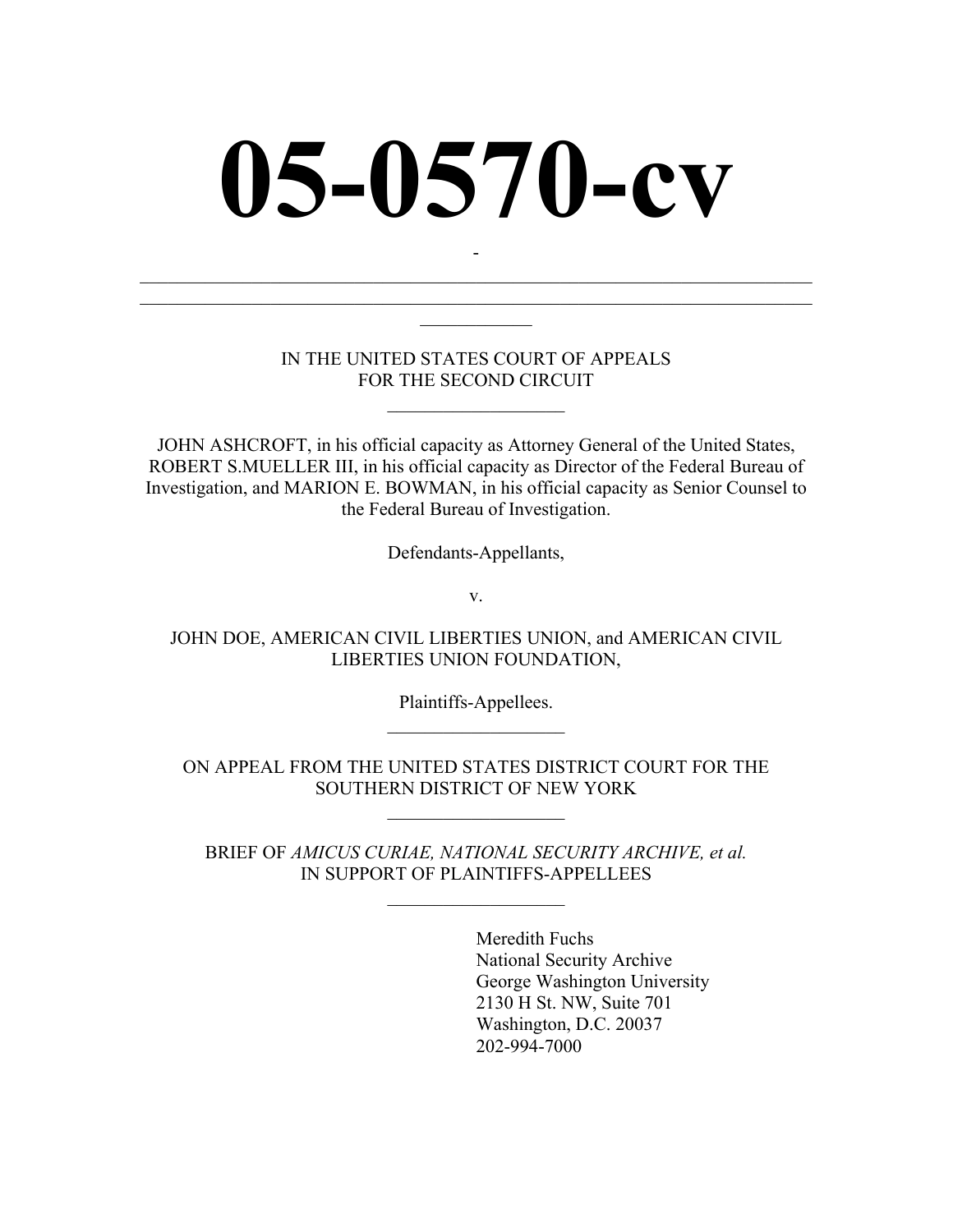#### **CORPORATE DISCLOSURE STATEMENT**

In accordance with Fed. R. App. P. 26.1, *amicus curiae* the National Security Archive discloses that it is a project of the National Security Archive Fund, Inc. The National Security Archive Fund, Inc. is a not-forprofit corporation established under the laws of the District of Columbia. The National Security Archive Fund, Inc. has no parent corporation and no stock, thus no publicly held corporation owns ten percent or more of its stock. The Archive identifies that its general nature and purpose is to promote research and public education on U.S. governmental and national security decisionmaking and to promote and encourage openness in government and government accountability. The Archive has no members, thus no member has issued shares or debt securities to the public.

In accordance with Fed. R. App. P. 26.1, *amicus curiae* the Project on Government Secrecy discloses that it is a project of the Federation of American Scientists, a not-for-profit corporation established under the laws of the District of Columbia. The Federation of American Scientists has no parent corporation and no stock, thus no publicly held corporation owns ten percent or more of its stock. The Federation's purpose is to conduct policy research and advocacy on science and national security policy.

i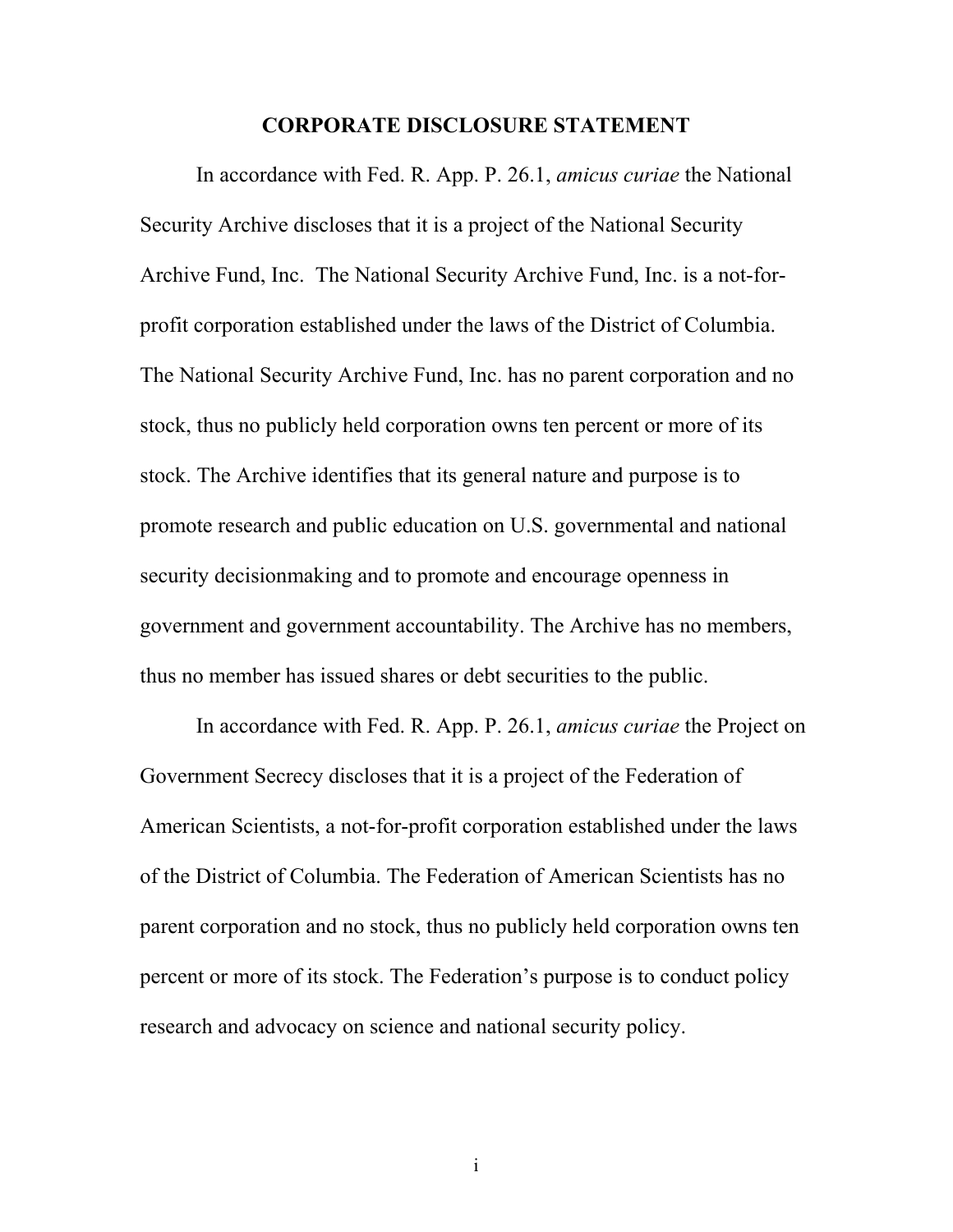In accordance with Fed. R. App. P. 26.1, *amicus curiae* the Electronic Privacy Information Center ("EPIC") discloses that it is a not-for-profit corporation established under the laws of the District of Columbia. EPIC has no parent corporation and no stock, thus no publicly held corporation owns ten percent or more of its stock. EPIC's purpose is to focus public attention on emerging civil liberties issues and to protect privacy, the First Amendment, and constitutional values. EPIC has no members, thus no member has issued shares or debt securities to the public.

In accordance with Fed. R. App. P. 26.1, *amicus curiae* the National Whistleblower Center ("NWC") discloses that it is a not-for-profit corporation established under the laws of the District of Columbia. The NWC has no parent corporation and no stock, thus no publicly held corporation owns ten percent or more of its stock. The NWC's purpose is to conduct policy research, public education and advocacy for the protection of employees who report misconduct in the workplace or who testify in the proceedings to enforce federal law, and to promote and encourage openness in government and government accountability. The NWC supports employees who have suffered illegal retaliation due to the disclosure of matters in the public interest, including government employees who have reported wrongdoing, gross mismanagement and abuse by federal agencies

ii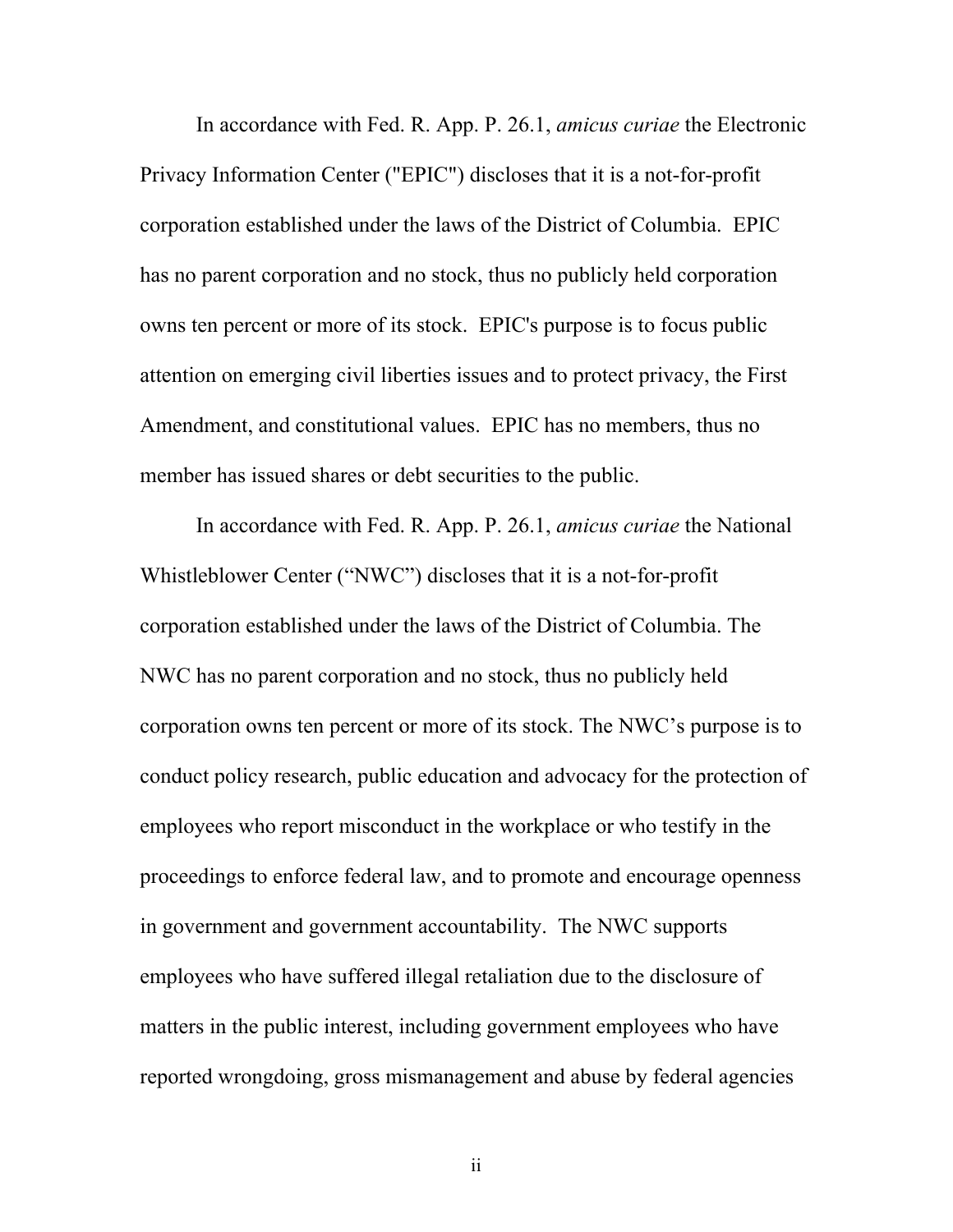resulting in both the infringement of civil liberties and placing our national security at risk. Persons assisted by the NWC have a direct interest in the outcome of this case.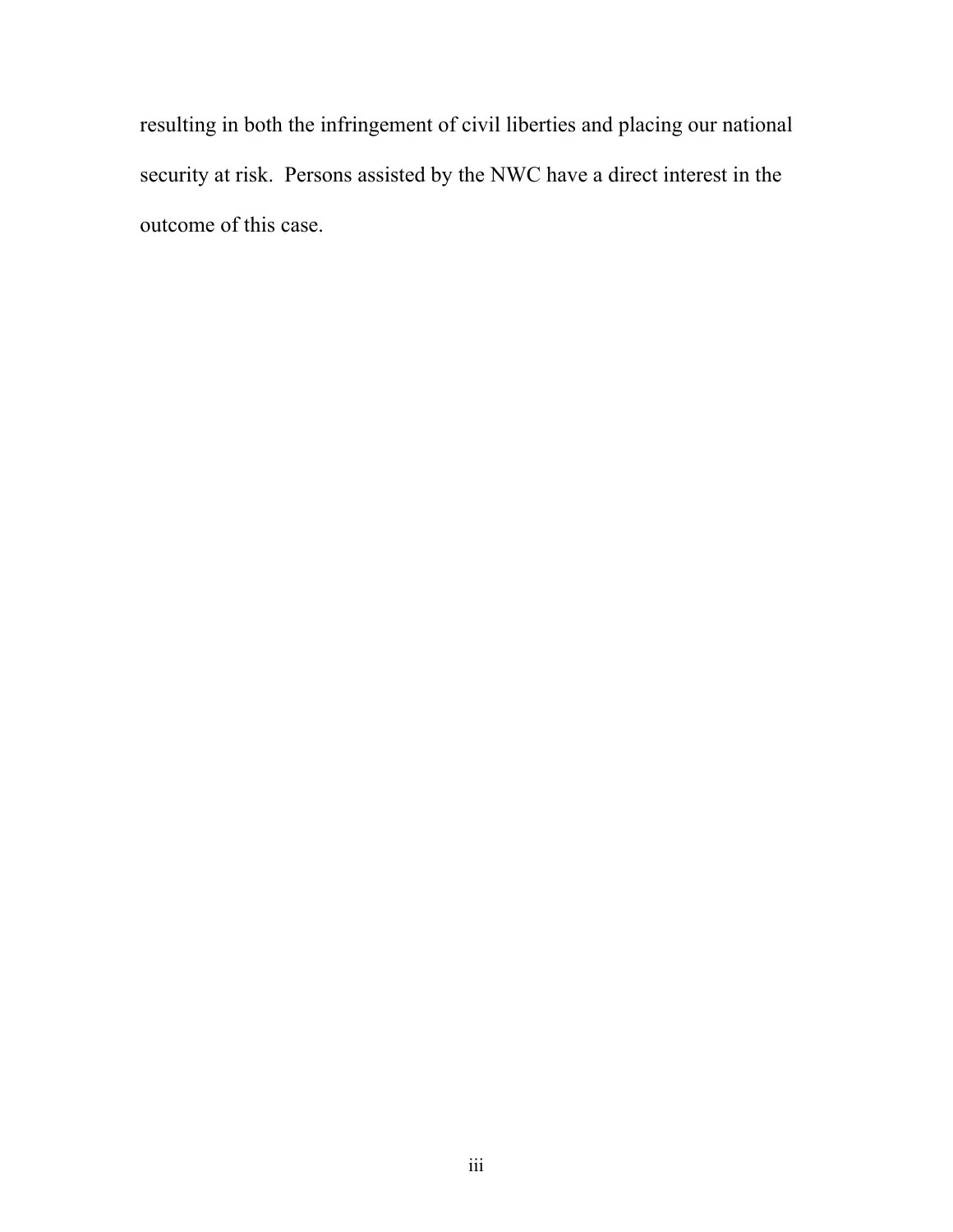# **TABLE OF CONTENTS**

| MEANINGFUL JUDICIAL REVIEW OF THE GOVERNMENT'S<br>DEMANDS FOR SECRECY IS NECESSARY IN ORDER TO PROTECT<br>THE SECURITY OF THE NATION AND THE QUALITY OF                                                   |  |
|-----------------------------------------------------------------------------------------------------------------------------------------------------------------------------------------------------------|--|
| Excessive Secrecy Imposes Significant Social Costs on Society 4<br>a.                                                                                                                                     |  |
| Secrecy Has Grown Exponentially Over the Last Four Years And<br>b <sub>1</sub><br>Government Officials Admit That Much of it is Unnecessary 13                                                            |  |
| Meaningful Judicial Review of Government Secrecy is Necessary to<br>$\mathbf{c}$ .                                                                                                                        |  |
| II. 18 U.S.C. § 2709 FACILITATES GOVERNMENT SECRECY BY                                                                                                                                                    |  |
| While Statistics Show the Use of Other Counterterrorism Authority<br>Has Increased Significantly Since 2001, There is Virtually No Public<br>Information About How the FBI Has Exercised Section 2709 NSL |  |
|                                                                                                                                                                                                           |  |
| The FBI Reports Minimal Information to Congress About Its<br>$\mathbf{b}$ .                                                                                                                               |  |
|                                                                                                                                                                                                           |  |
|                                                                                                                                                                                                           |  |
|                                                                                                                                                                                                           |  |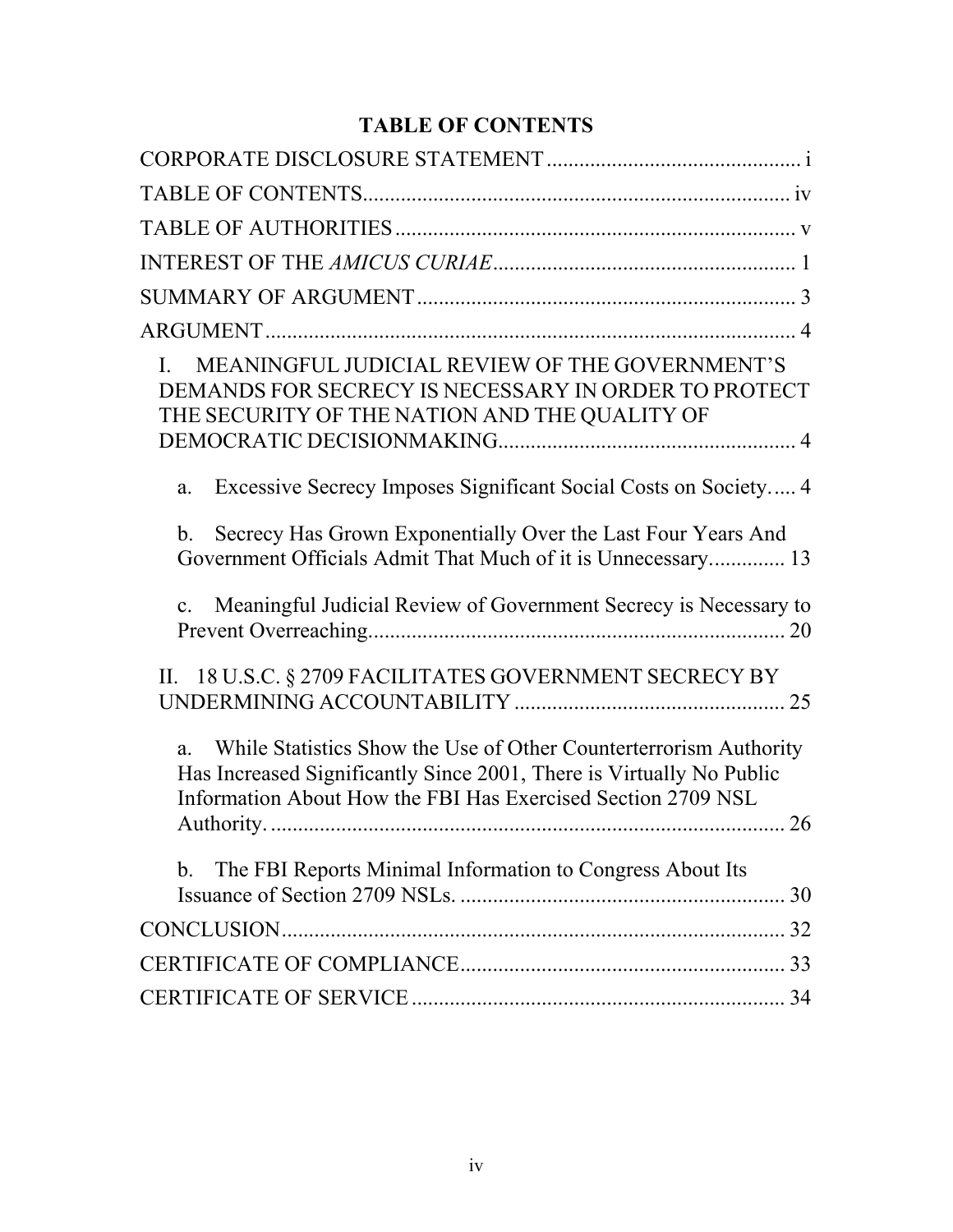## **TABLE OF AUTHORITIES**

#### **CASES**

#### **STATUTES**

#### OTHER AUTHORITIES

*9/11 Commission Hearing* (2003) ------------------------------------------------ 15 Aaron Edlin & Joseph E. Stiglitz, *Discouraging Rivals: Managerial Rent-Seeking and Economic Inefficiencies*, 85 Am. Econ. Rev. 1301 (1995) --- 7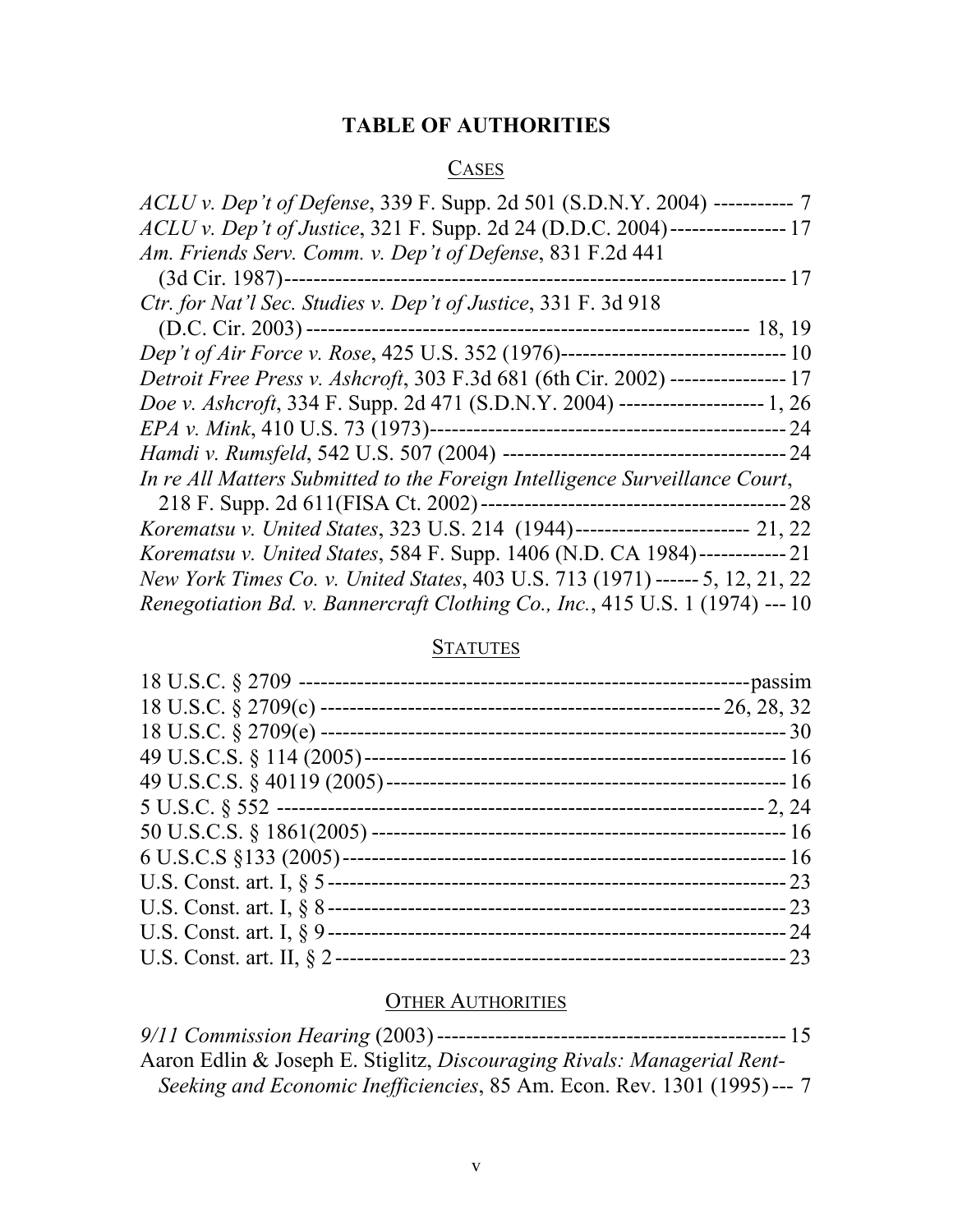| Administrative Office of the United States Courts, Wiretap Reports-------- 27        |
|--------------------------------------------------------------------------------------|
| African Charter on Human and Peoples' Rights, art. 9, June 26, 1981------ 13         |
| American Convention on Human Rights, art. 13, Nov. 22, 1969 ------------- 13         |
|                                                                                      |
| Daniel Patrick Moynihan, Secrecy: The American Experience (1998)------11             |
| Dep't of Justice, Office of Intelligence Policy Review, FOIA Reading Room            |
|                                                                                      |
| Donald Rumsfeld, <i>War of the Worlds</i> , Wall St. J., July 18, 2005------- 13, 14 |
| Erwin N. Griswold, Secrets Not Worth Keeping: The courts and classified              |
| information, Wash. Post, Feb. 15, 1989--------------------------------- 15, 22       |
| European Convention for the Protection of Human Rights and Fundamental               |
|                                                                                      |
| FBI, Memorandum from Office of the General Counsel, National Security                |
| Law Unit, to All Field Offices (Nov. 28, 2001)------------------------ 29, 30        |
| FBI, Transactional Records NSLs Since 10/26/01 ----------------------------- 28      |
| Inter-American Comm'n on Human Rights, Declaration of Principles on                  |
|                                                                                      |
|                                                                                      |
| ISOO, 2004 Report on Cost Estimates for Security Classification Activities           |
|                                                                                      |
|                                                                                      |
|                                                                                      |
| Joseph E. Stiglitz, Information and the Change in the Paradigm in                    |
|                                                                                      |
| Kennedy Assassination Records Review Bd., Final Report (1998) ---------- 7           |
| Nat'l Acad. of Sciences, Seeking Security: Pathogens, Open Access, and               |
|                                                                                      |
| National Commission on Terrorist Attacks Upon the United States, The 9/11            |
|                                                                                      |
| Office of Scientific and Technical Info., Dep't of Energy, Openness in the           |
|                                                                                      |
| Office of the Inspector General, Dep't of Justice, The September 11                  |
| Detainees: A review of the Treatment of Aliens Held on Immigration                   |
| Charges in Connection with the Investigation of the September 11 Attacks             |
|                                                                                      |
| Universal Declaration of Human Rights, art. 19, Dec. 10, 1948, UN                    |
|                                                                                      |
|                                                                                      |
|                                                                                      |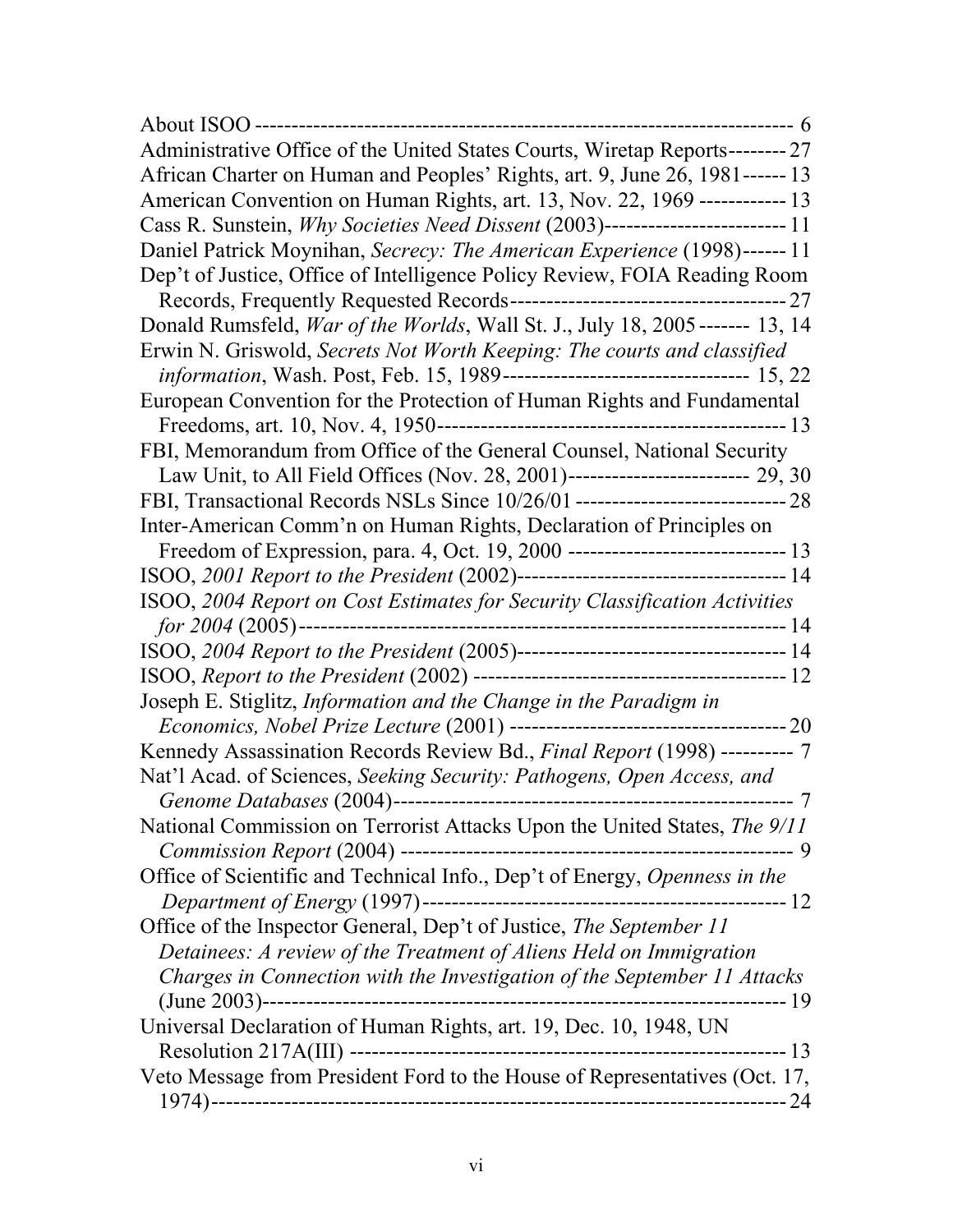# LEGISLATIVE MATERIALS

| Comm'n on Reducing and Protecting Gov't Secrecy, S. Doc. No. 105-2<br>-6                                                                                                                                                            |
|-------------------------------------------------------------------------------------------------------------------------------------------------------------------------------------------------------------------------------------|
| Emerging Threats: Overclassification and Pseudo-classification, Hearing<br>Before the Subcomm. on Nat'l Sec., Emerging Threats, and Int'l Relations<br>of the H. Comm. on Gov't Reform, 109th Cong. (2005) ---------------------- 6 |
| Hearing on Intelligence Community's Response to Past Terrorist Attacks<br>Against the United States from February 1993 to September 2001 Before<br>the Joint House/Senate Intelligence Committee, 107th Cong. (2002)------ 8        |
| Joint Investigation Into September 11th: Joint House/Senate Intelligence                                                                                                                                                            |
|                                                                                                                                                                                                                                     |
|                                                                                                                                                                                                                                     |
| Senate Select Committee on Intelligence, Report on the U.S. Intelligence<br>Community's Prewar Intelligence Assessments on Iraq, 108th Cong.                                                                                        |
| Subcommittee on National Security, Emerging Threats and International<br>Relations of the House Committee on Gov't Reform Hearing, 108th Cong.                                                                                      |
| U.S. Senate Select Committee on Intelligence Holds a Hearing on the USA<br>PATRIOT Act: Hearing Before the Senate Select Comm. on Intelligence,                                                                                     |
| USA PATRIOT and Terrorism Prevention Reauthorization Act of 2005,<br>Report of the Committee on the Judiciary, House of Representatives, to<br>Accompany H.R. 3199 Together with Dissenting Views, H.R. Rep. No.                    |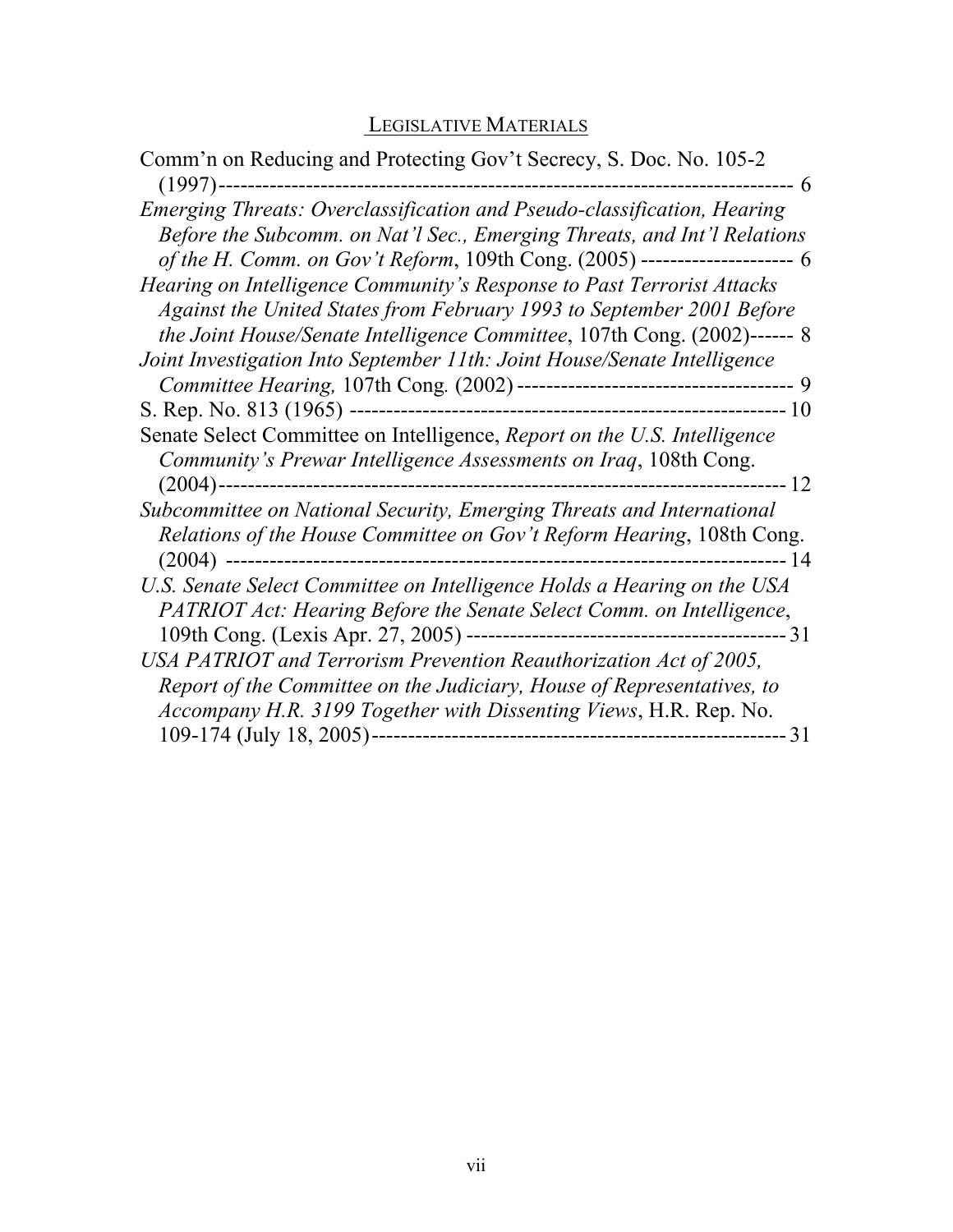#### **INTEREST OF THE** *AMICUS CURIAE*

*Amicus curiae* submit this brief in support of Plaintiffs/Appellees. Appellees brought this case to challenge the issuance and enforcement of national security letters (NSLs) pursuant to 18 U.S.C. § 2709 by the Federal Bureau of Investigation (FBI). Section 2709 permits the FBI to issue NSLs upon a self-certification that the NSL meets the statutory standards and bars the NSL recipient from talking with anyone about the NSL. Appellees argued that the issuance of NSLs without judicial oversight and the secrecy attendant to the process are unconstitutional. The District Court ruled that the statute violated the Constitution's First and Fourth Amendments. *Doe v. Ashcroft*, 334 F. Supp. 2d 471, 511 (S.D.N.Y. 2004). The court further struck down the categorical and permanent prohibitions on disclosing the receipt of such a letter as an impermissible, content-based prior restraint on speech. *Id.* at 525.

*Amici* are secrecy experts who have long monitored government secrecy policy. Since the September 11 attacks*, amici* have seen a dramatic increase in barriers to information. *Amici'*s interest in this case is to bring to the Court's attention the grave consequences such secrecy can have for the security of the nation and the health of American democracy. *Amici* each frequently seek information on important matters of significant public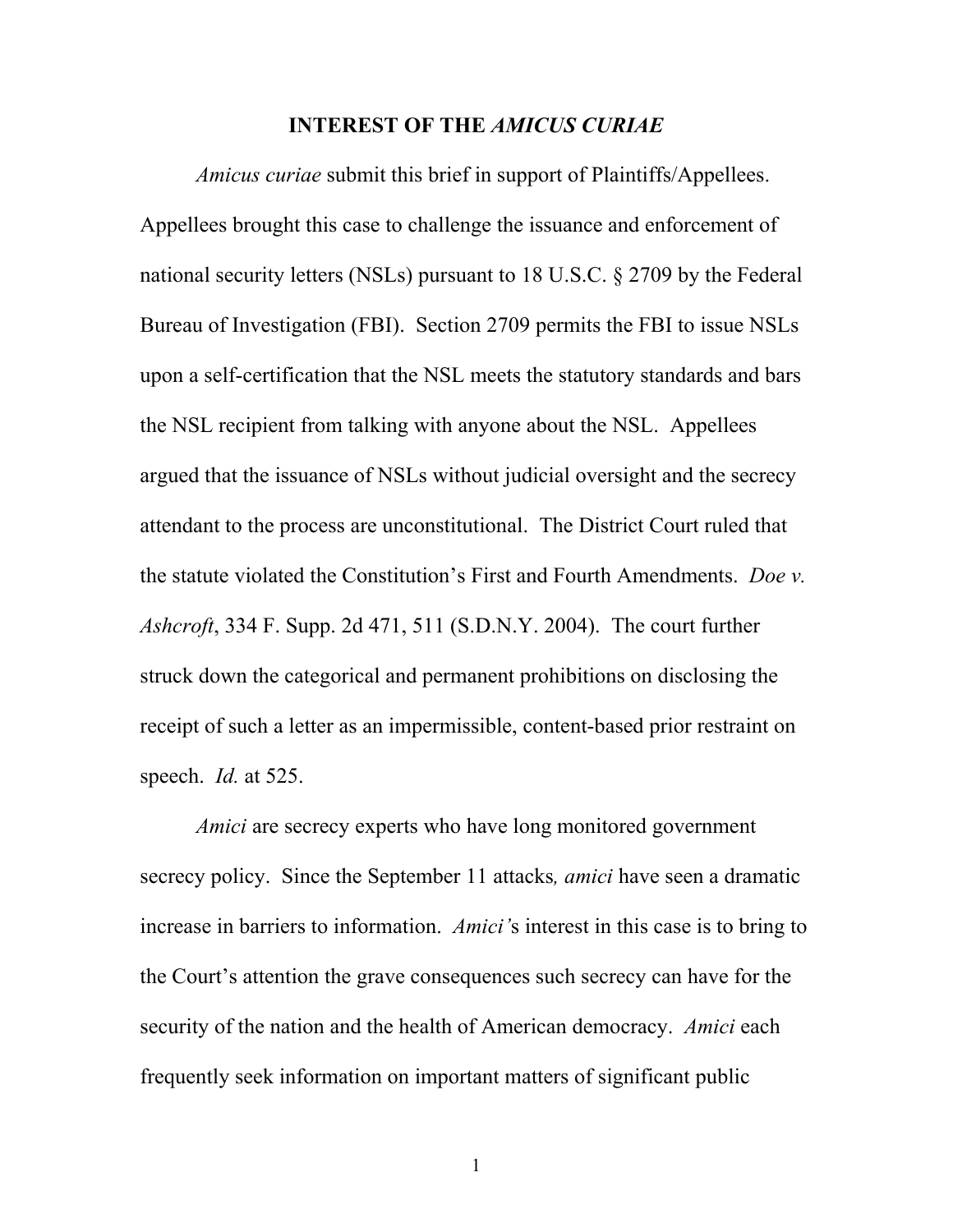interest under open government laws in order to inform the public debate, ensure government accountability, and protect the rights of U.S. citizens. In their work, *amici* have seen how openness has proven to be a check against government abuses and has advanced the security of the nation.

The National Security Archive is a non-governmental research institute and library located at the George Washington University. The Archive collects and publishes declassified documents concerning United States foreign policy and national security matters.

 The Project on Government Secrecy of the Federation of American Scientists promotes public access to government information through research, advocacy, investigative reporting, and publication of government records.

 The Electronic Privacy Information Center ("EPIC") is a public interest research center in Washington, D.C. that was established in 1994 to focus public attention on emerging civil liberties issues and to protect privacy, the First Amendment, and other constitutional values.

 The National Whistleblower Center promotes public access to information and government accountability through research, public education and advocacy. For example, the NWC has provided support and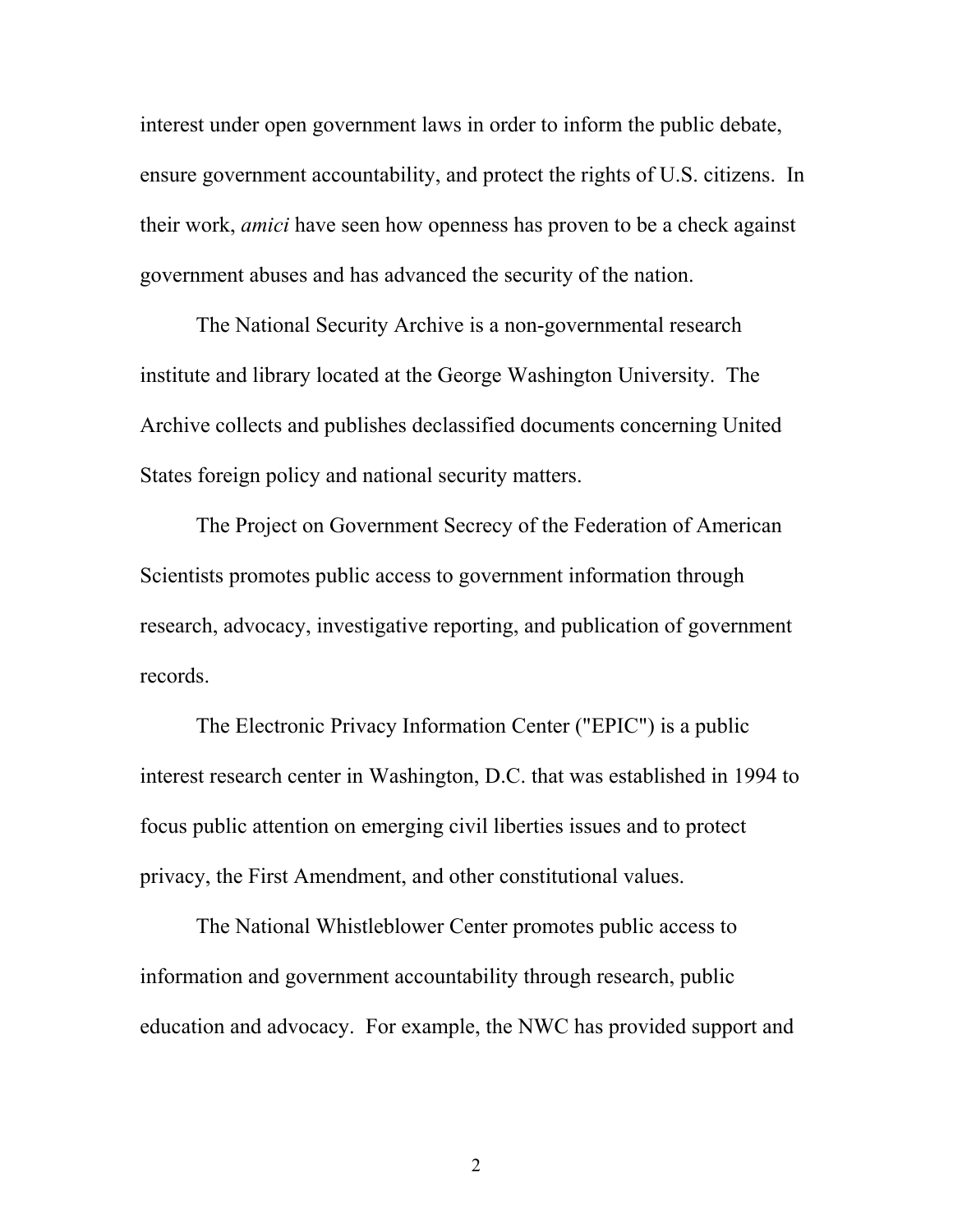advocacy on behalf of employee-whistleblowers who have exposed abuse of civil liberties and civil rights by the Federal Bureau of Investigation.

 This brief is filed with the consent of counsel for all parties in the case.

#### **SUMMARY OF ARGUMENT**

The United States was founded on democratic principles that recognize the importance of informed public debate concerning government activities. The need for such debate is at its apex in the area of national defense and military relations. Yet, the Government's reflexive response to national security threats is to increase secrecy. That reaction does not necessarily serve the national interest. As the numerous investigations into the September 11 attacks on the United States each concluded, excessive secrecy was part of the problem that interfered with detection and prevention of the attacks.

In the four years since the September 11 attacks on the United States, a number of new laws restricting the dissemination of information to the public – including the broadening of the national security letter provisions that are at issue in this case – have been enacted. There has also been a dramatic rise in classification of information, a dramatic reduction in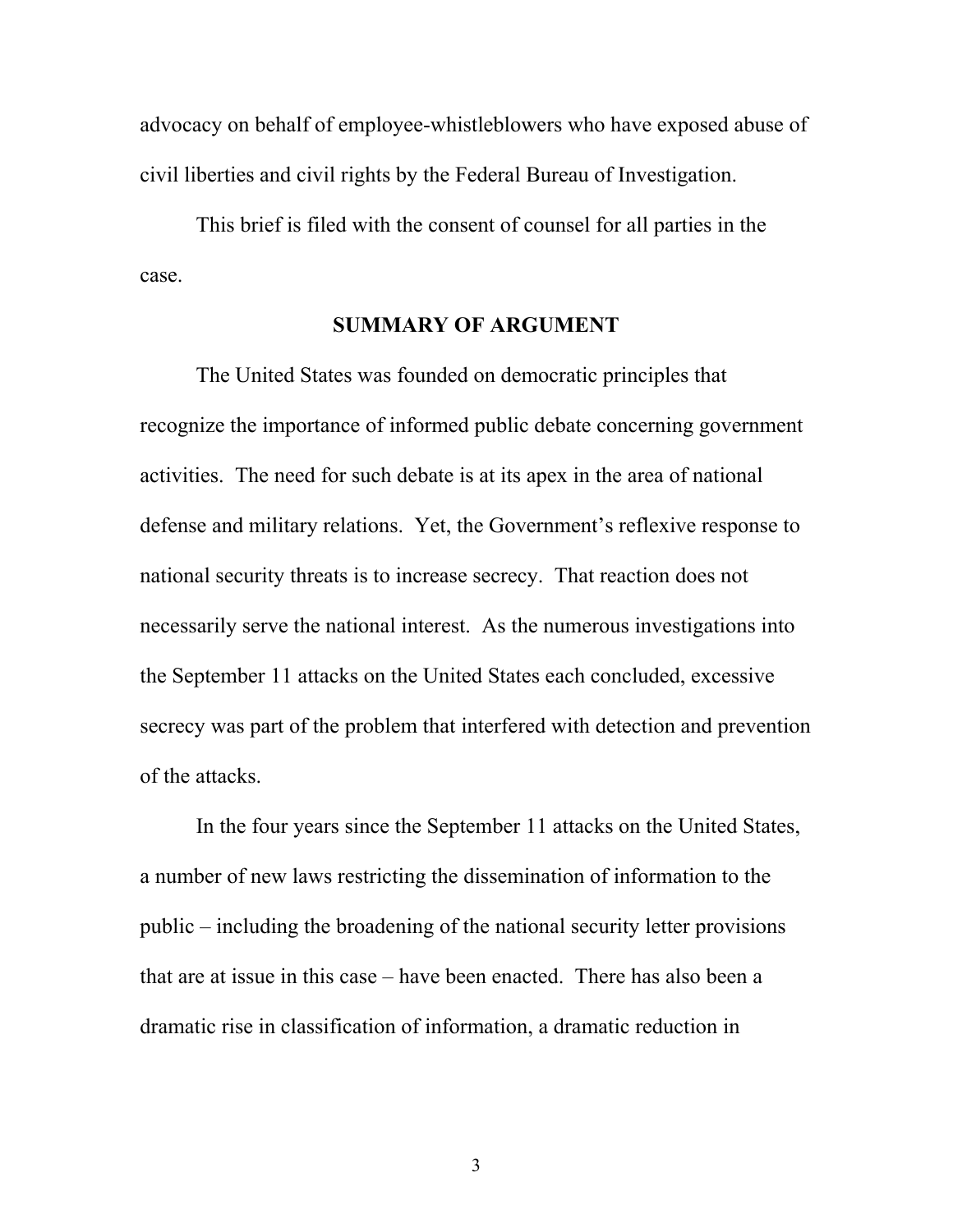declassification of historical information, and broad use of novel "mosaic" theories to prevent release of information.

Experience shows, however, that the Government does not always have an incentive to limit secrecy to instances when national security demands such protection. Thus, meaningful judicial review is necessary to separate out the legitimate and illegitimate claims for secrecy.

The FBI's NSL power permits broad authority to compel customer information from communications and Internet providers under a shroud of secrecy. As the District Court found, and the plaintiffs' argue, this authority violates the First and Fourth Amendments. In addition to the unconstitutional nature of the power, *Amici* contend that the bar against recipients communicating about receipt of a NSL severely undermines accountability.

#### **ARGUMENT**

- **I. MEANINGFUL JUDICIAL REVIEW OF THE GOVERNMENT'S DEMANDS FOR SECRECY IS NECESSARY IN ORDER TO PROTECT THE SECURITY OF THE NATION AND THE QUALITY OF DEMOCRATIC DECISIONMAKING.** 
	- **a. Excessive Secrecy Imposes Significant Social Costs on Society.**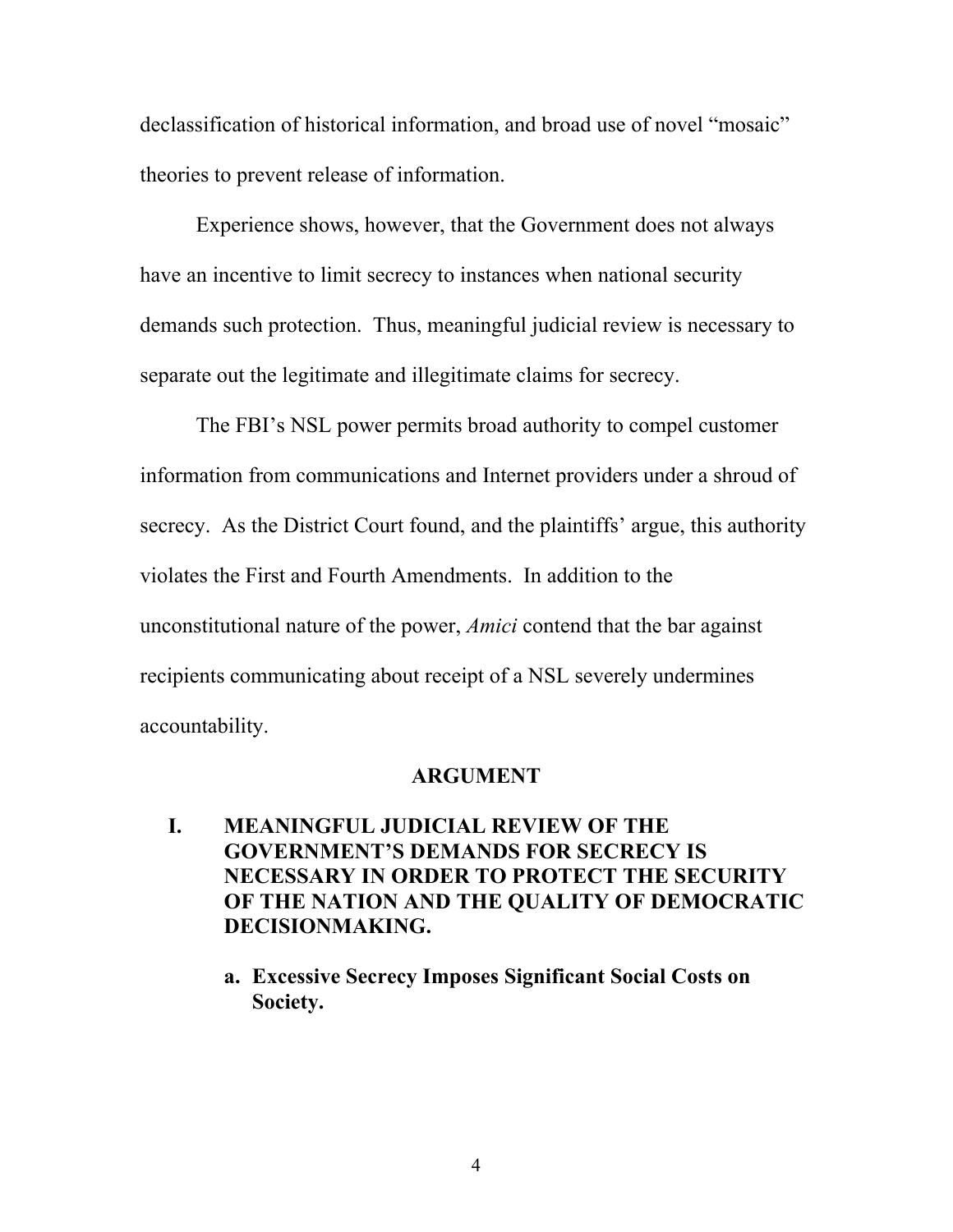An informed citizenry is one of our nation's highest ideals. In times of war or national crisis, the public's role in governance is especially critical. As the Supreme Court has noted:

In the absence of the governmental checks and balances present in other areas of our national life, the only effective restraint upon executive policy and power in the areas of national defense and international affairs may lie in an enlightened citizenry—in an informed and critical public opinion which alone can here protect the values of democratic government.

*New York Times Co. v. United States*, 403 U.S. 713, 728 (1971) (Stewart, J., concurring). Yet, the Government often demands complete deference to claims that secrecy is necessary to protect security.

The unthinking association of government information disclosure with harm that often is demanded by the Executive in national security matters is a false dichotomy. While there is no doubt that there is a social cost to sharing highly sensitive information that can be used by a terrorist, there also are real costs associated with keeping unnecessary secrets. As the Director of the Information Security Oversight Office (ISOO), the governmental agency responsible to the President for policy oversight of the governmentwide security classification system and the National Industrial Security Program,<sup>1</sup> explains:

 $\overline{a}$ 

<sup>1</sup> *See* About ISOO, http://www.archives.gov/isoo/about\_isoo/about\_isoo.html (listing ISOO's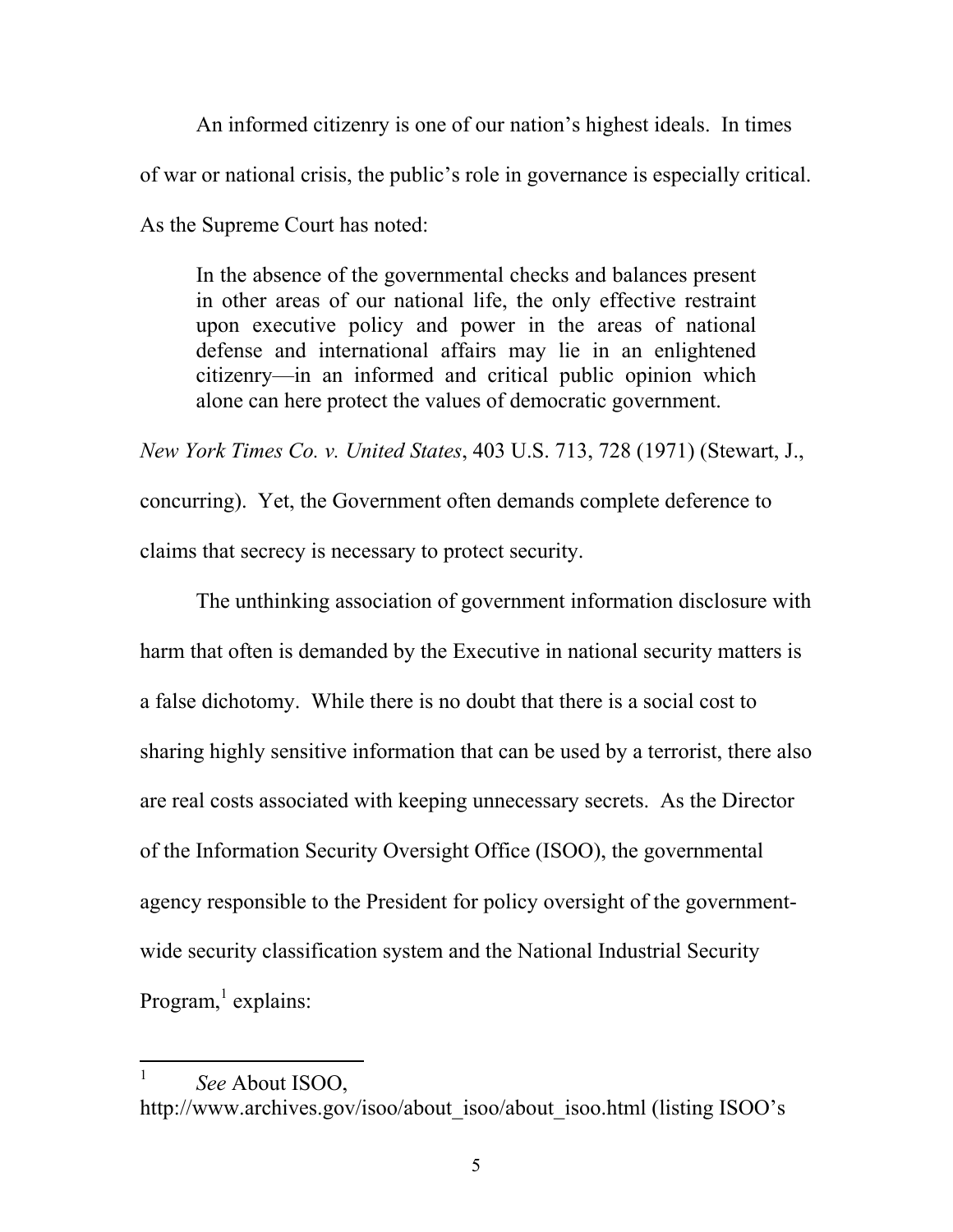Classification, of course, can be a double-edged sword. Limitations on dissemination of information that are designed to deny information to the enemy on the battlefield can increase the risk of a lack of awareness on the part of our own forces, contributing to the potential for friendly fire incidents or other failures. Similarly, imposing strict compartmentalization of information obtained from human agents increases the risk that a Government official with access to other information that could cast doubt on the reliability of the agent would not know of the use of that agent's information elsewhere in the Government. Simply put, secrecy comes at a price. $2$ 

That price includes, among others, undermining the legitimacy of

government actions, $3$  reducing accountability, $4$  hindering critical

 $\overline{a}$ 

source of authority in executive orders and describing ISOO's mission) (last visited July 27, 2005).

2 *Emerging Threats: Overclassification and Pseudo-classification, Hearing Before the Subcomm. on Nat'l Sec., Emerging Threats, and Int'l Relations of the H. Comm. on Gov't Reform*, 109th Cong. (2005) (statement of J. William Leonard, Director, Information Security Oversight Office (ISOO), Nat'l Archives and Records Admin.), http://reform.house.gov/UploadedFiles/ISOO Leonard testimony final 3-2- 05 hearing.pdf.

3 *See, e.g.*, Comm'n on Reducing and Protecting Gov't Secrecy, S. Doc. No. 105-2, at 8 (1997) ("[T]he failure to ensure timely access to government information, subject to carefully delineated exceptions, risks leaving the public uninformed of decisions of great consequence. As a result, there may be a heightened degree of cynicism and distrust of government, including in contexts far removed from the area in which the secrecy was maintained."), http://www.access.gpo.gov/congress/commissions/secrecy/.

4 *See, e.g., ACLU v. Dep't of Defense*, 339 F. Supp. 2d 501, 504-05 (S.D.N.Y. 2004) (ordering government to process and release records requested under FOIA concerning treatment of detainees held abroad: "The information plaintiffs have requested are matters of significant public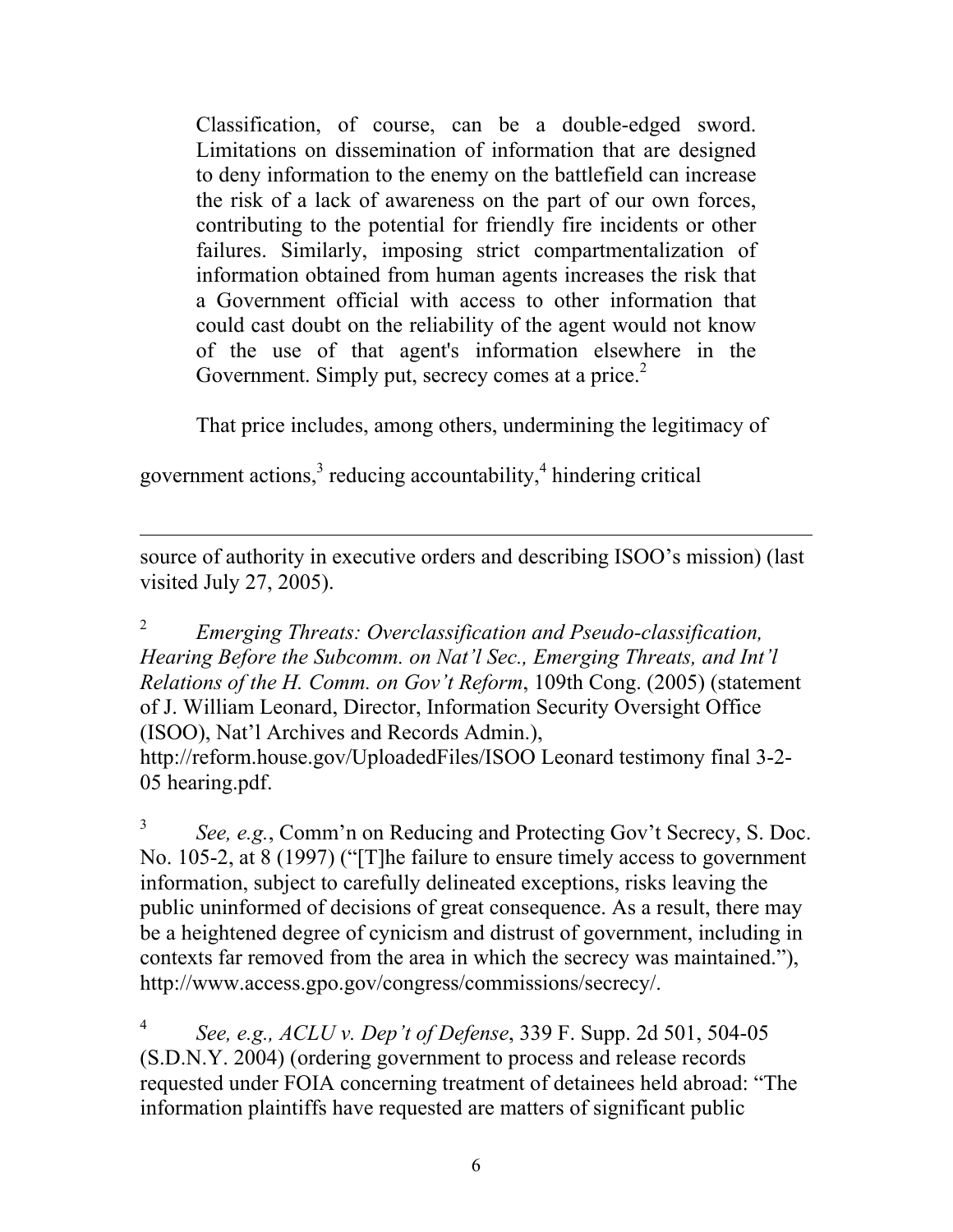technological and scientific progress, $5$  interfering with the efficiency of the marketplace,  $6$  and breeding paranoia.<sup>7</sup>

Indeed, this is the lesson of the inquiries concerning the September 11 attacks on the United States. It was directly addressed by Eleanor Hill, Staff

 $\overline{a}$ interest. Yet, the glacial pace at which defendant agencies have been responding to plaintiffs' requests shows an indifference to the commands of FOIA, and fails to afford accountability of government that the act requires. If the documents are more of an embarrassment than a secret, the public should know of our government's treatment of individuals captured and held abroad.").

5 *See, e.g.*, Nat'l Acad. of Sciences, Seeking Security: Pathogens, Open Access, and Genome Databases 54-57 (2004), http://www.nap.edu/books/0309093058/html/R1.html ("[A]ny policy stringent enough to reduce the chance that a malefactor would access data would probably also impede legitimate scientists in using the data and would therefore slow discovery. . . . It is possible that the harm done during a process of negotiating such an agreement—through building walls of mistrust between peoples—would be greater than the benefit gained through the sense of security that such a regime might provide. Finally, such a restrictive regime, the committee believes, could seriously damage the vitality of the life sciences… There is some concern that restricting access to this information might lead to a situation in which the mainstream scientific community is unaware of dangers that may threaten us.").

6 *E.g.*, Aaron Edlin & Joseph E. Stiglitz, Discouraging Rivals: Managerial Rent-Seeking and Economic Inefficiencies, 85 Am. Econ. Rev. 1301 (1995).

7 *See* Kennedy Assassination Records Review Bd., *Final Report* 1 (1998) ("30 years of government secrecy relating to the assassination of President John F. Kennedy led the American public to believe that the government had something to hide."),

http://www.archives.gov/research/jfk/review-board/report/.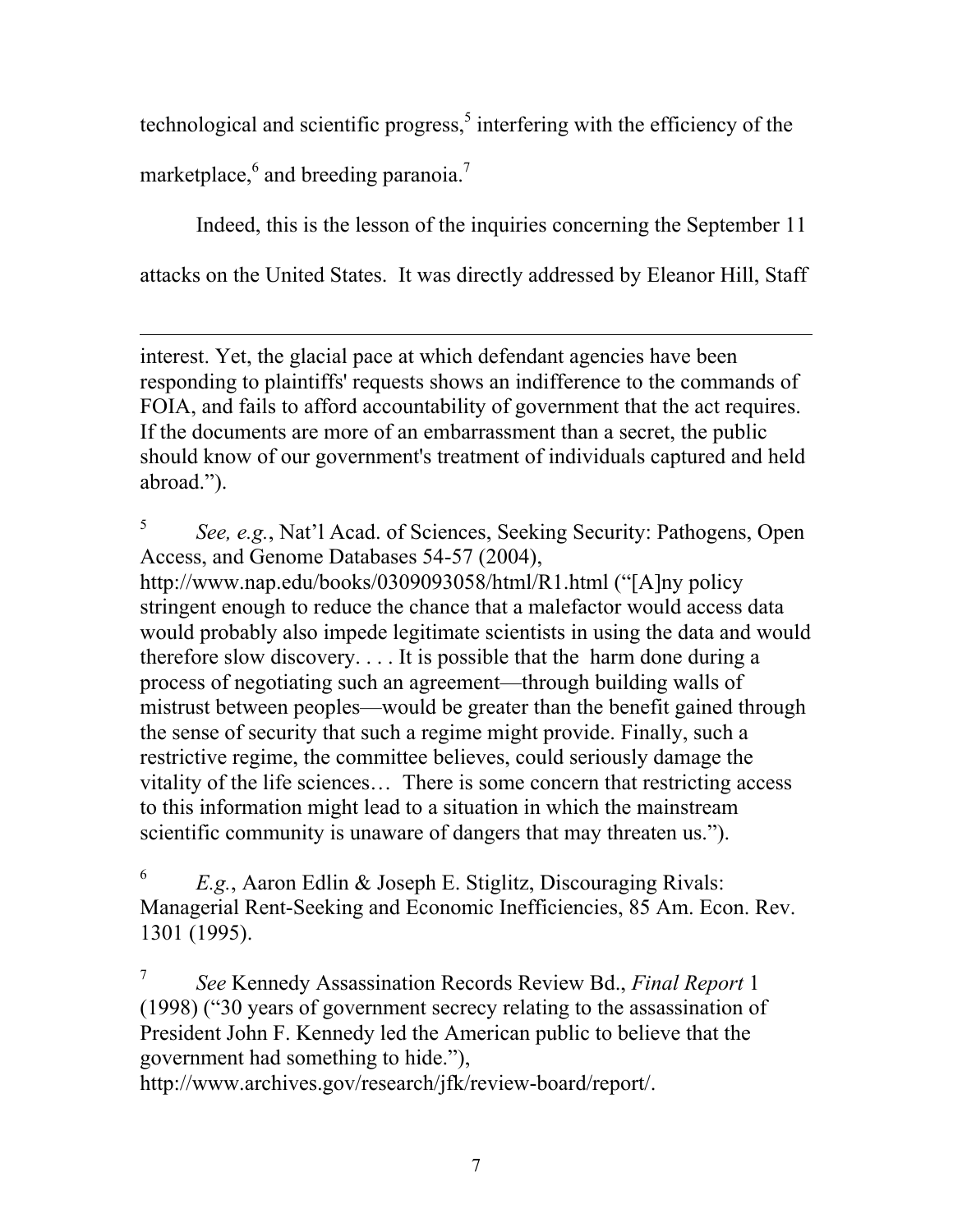Director, Joint House-Senate Intelligence Committee Investigation into

September 11 Attacks, who explained in a Staff Statement summarizing the

testimony and evidence,

 $\overline{a}$ 

the record suggests that, prior to September 11th, the U.S. intelligence and law enforcement communities were fighting a war against terrorism largely without the benefit of what some would call their most potent weapon in that effort: an alert and committed American public. One needs look no further for proof of the latter point than the heroics of the passengers on Flight 93 or the quick action of the flight attendant who identified shoe bomber Richard Reid.<sup>8</sup>

This conclusion is echoed in the Report of the National Commission

on Terrorist Attacks on the United States (9/11 Commission), which

includes only one finding that the attacks on the World Trade Center and the

Pentagon might have been prevented. According to the interrogation of the

hijackers' paymaster, Ramzi Binalshibh, if the organizers, particularly

Khalid Sheikh Mohammed, had known that the so-called 20th hijacker,

Zacarias Moussaoui, had been arrested at his Minnesota flight school on

immigration charges, then Bin Ladin and Mohammed would have called off

8 *Hearing on Intelligence Community's Response to Past Terrorist Attacks Against the United States from February 1993 to September 2001 Before the Joint House/Senate Intelligence Committee*, 107th Cong. (2002) (Joint Inquiry Staff Statement, Eleanor Hill, Staff Dir.), http://intelligence.senate.gov/0210hrg/021008/hill.pdf.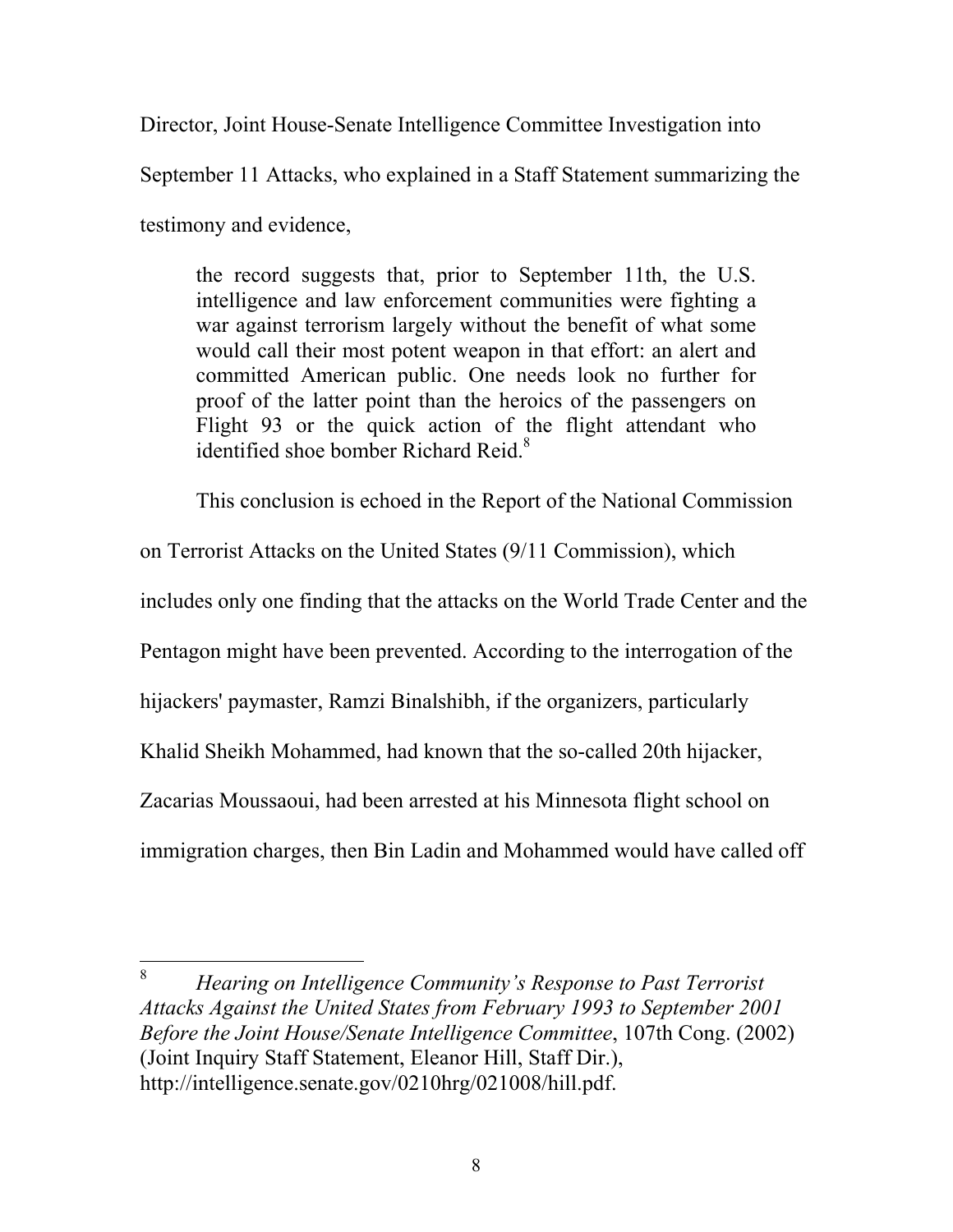the  $9/11$  attacks.<sup>9</sup> News of that arrest might also have alerted the FBI agent in Phoenix who warned of Islamic militants in flight schools in a July 2001 memo. Instead that memo vanished into the FBI's vaults in Washington and was not connected to Moussaoui in time to prevent the attacks.<sup>10</sup> The Commission's wording on this issue is important: only "publicity . . . might have derailed the plot."<sup>11</sup> Disclosure of security-related information may reduce risk by alerting the public to threats and enabling better-informed responses from both local and federal agencies.

The rationale behind the nation's central openness law, the Freedom of Information Act, 5 U.S.C. § 552, reflects the notion that sharing information with the public will help, not harm, society. The FOIA mandates complete openness, with only carefully delineated exemptions from that general rule. *Dep't of Air Force v. Rose*, 425 U.S. 352, 360-61 (1976) (FOIA creates "a general philosophy of full agency disclosure unless

10 *See Joint Investigation Into September 11th: Joint House/Senate Intelligence Committee Hearing*, 107th Cong. (2002), http://intelligence.senate.gov/0209hrg/020924/hill.pdf (Joint Inquiry Staff Statement, Eleanor Hill, Staff Dir., on "The FBI's Handling of the Phoenix Electronic Communication and Investigation of Zacarias Moussaoui Prior to September 11, 2001.")

11 *The 9/11 Commission Report* at 276.

 $\overline{a}$ 

<sup>9</sup> National Commission on Terrorist Attacks Upon the United States, *The 9/11 Commission Report*, 247, 276 & 541 n. 107 (2004), http://www.9- 1commission.gov/.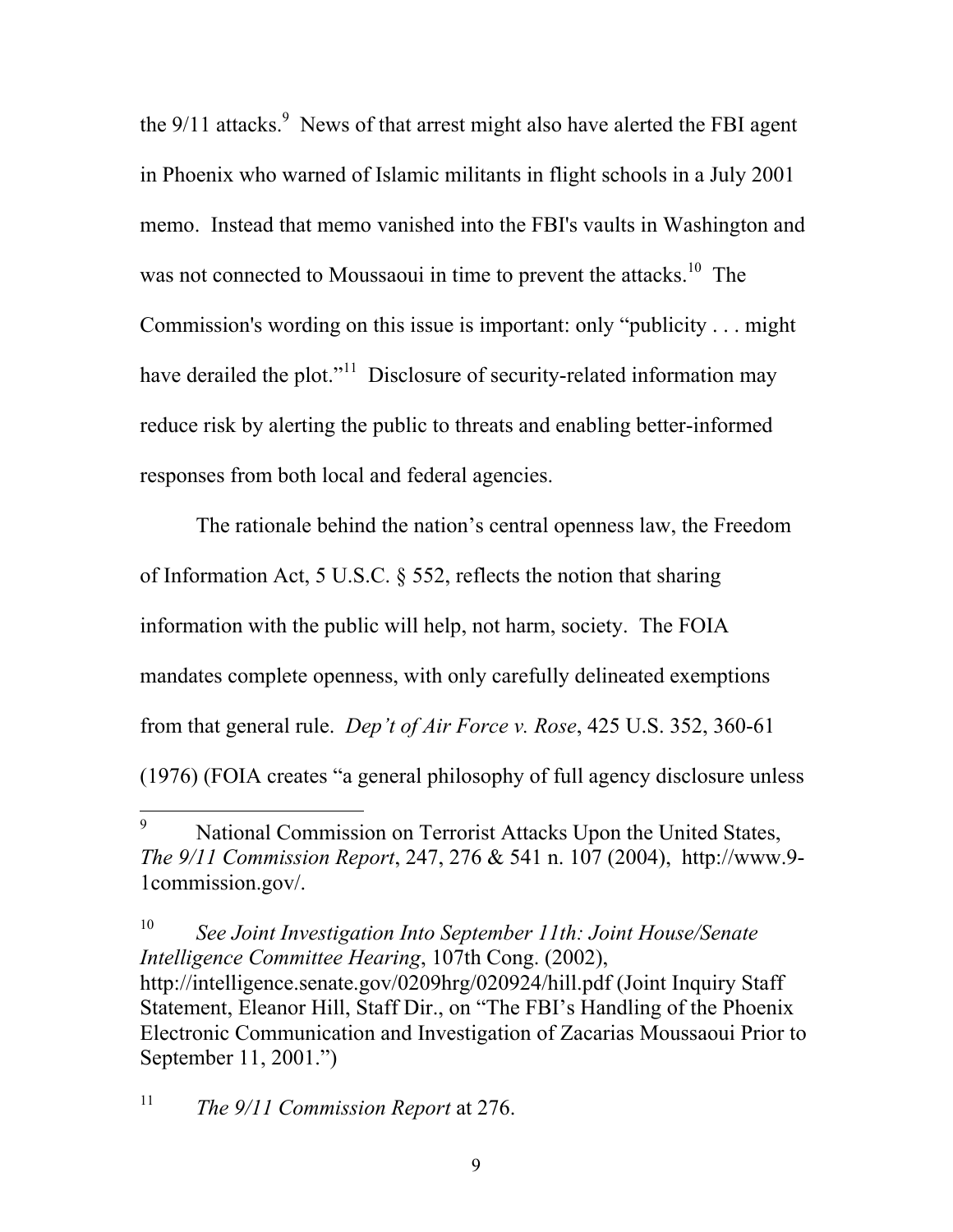information is exempted under the clearly delineated statutory language") (citation omitted). In enacting the law, Congress sought to "enable the public to have sufficient information in order to be able, through the electoral process, to make intelligent, informed choices with respect to the nature, scope, and procedure of federal governmental activities,"

*Renegotiation Bd. v. Bannercraft Clothing Co., Inc.*, 415 U.S. 1, 17 (1974) (internal quotes omitted), and to prevent the damage that pervasive secrecy in government agencies did to public confidence in their Government. *See* S. Rep. No. 813 (1965), as reprinted in *Senate Comm. on the Judiciary, Freedom of Information Act Source Book: Legislative Materials, Cases, Articles*, S. Doc. No. 93-82, at 45 (1974) (hereinafter *FOIA Sourcebook*) ("A government by secrecy benefits no one. It injures the people it seeks to serve; it injures its own integrity and operation. It breeds mistrust, dampens the fervor of its citizens, and mocks their loyalty.").

The benefit recognized by courts ruling in favor of open government and by Congress trying to pry open the drawers of government filing cabinets is that informed democratic participation ensures that elected officials make the best decisions, including those in our national security interest. As Luther Gulick, a high-level Roosevelt administration official during World War II, observed, despite the apparent efficiencies of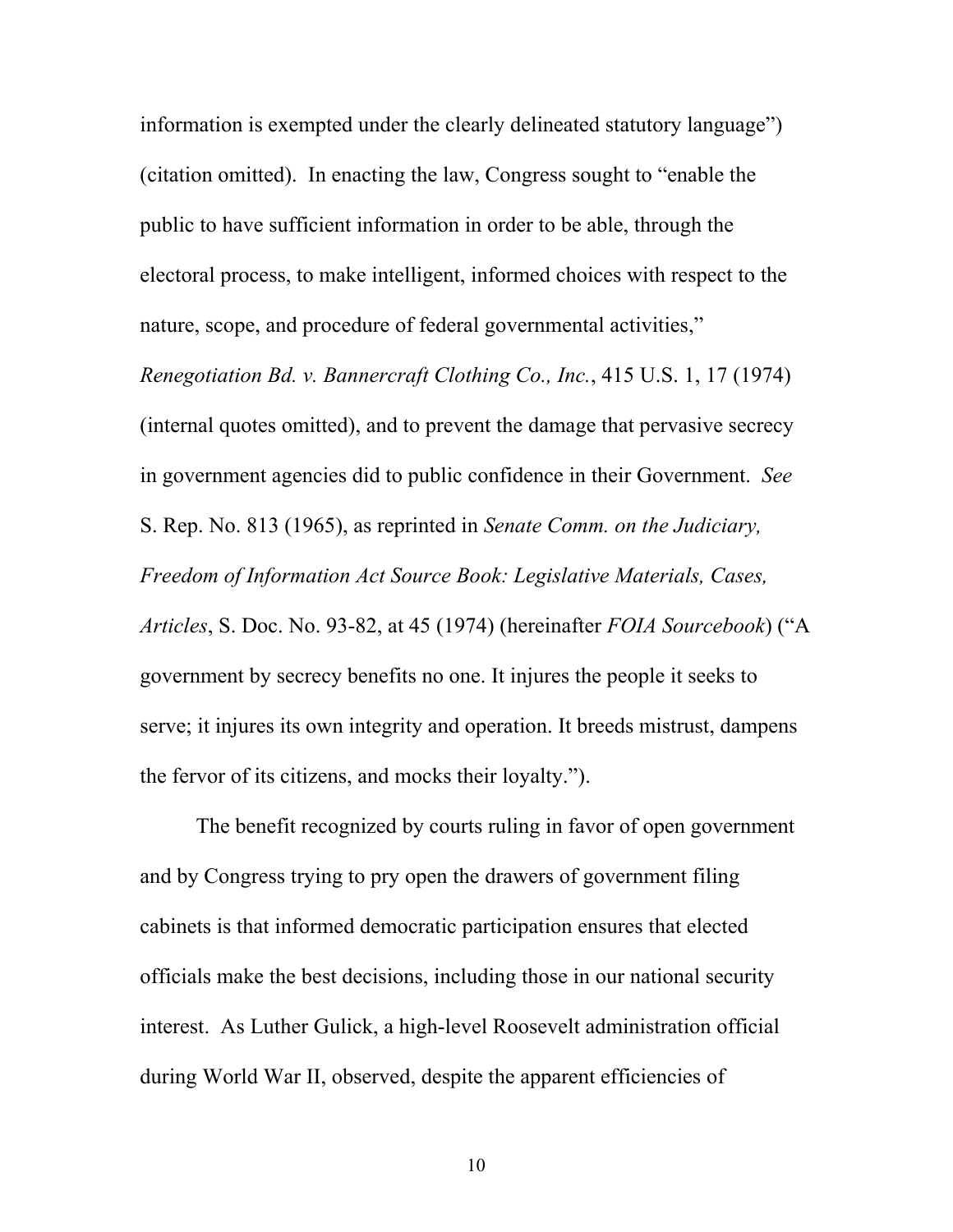totalitarian political organizations, democracy and expressive freedom gave the United States and its democratic allies an important competitive advantage because public debate encouraged wise policy choices.<sup>12</sup>

And, the necessary corollary to this point—that secrecy can interfere with informed decisionmaking in areas of foreign and national security policy—is true as well. For example, as Senator Daniel Patrick Moynihan concluded in *Secrecy: The American Experience*, the Cold War and related arms race were greatly exacerbated by the secrecy imposed by the military establishment. *Id.* at 154-77 (1998). A similar conclusion was reached in a different context by the Senate Select Committee on Intelligence in its investigation of pre-war intelligence concerning weapons of mass destruction in Iraq. The Committee concluded that the CIA's assessment of the situation was hampered by "examining few alternatives, selective gathering of information, pressure to conform within the group or withhold criticism, and collective rationalization."13

 $12<sup>12</sup>$ 12 Cass R. Sunstein, *Why Societies Need Dissent* 8 (2003) (citing Luther Gulick, *Administrative Reflections from World War II* 121-29 (1948).

<sup>13</sup> Senate Select Committee on Intelligence, *Report on the U.S. Intelligence Community's Prewar Intelligence Assessments on Iraq*, 108th Cong., Chap. 1 at 18 (2004), http://intelligence.senate.gov/iraqreport2.pdf.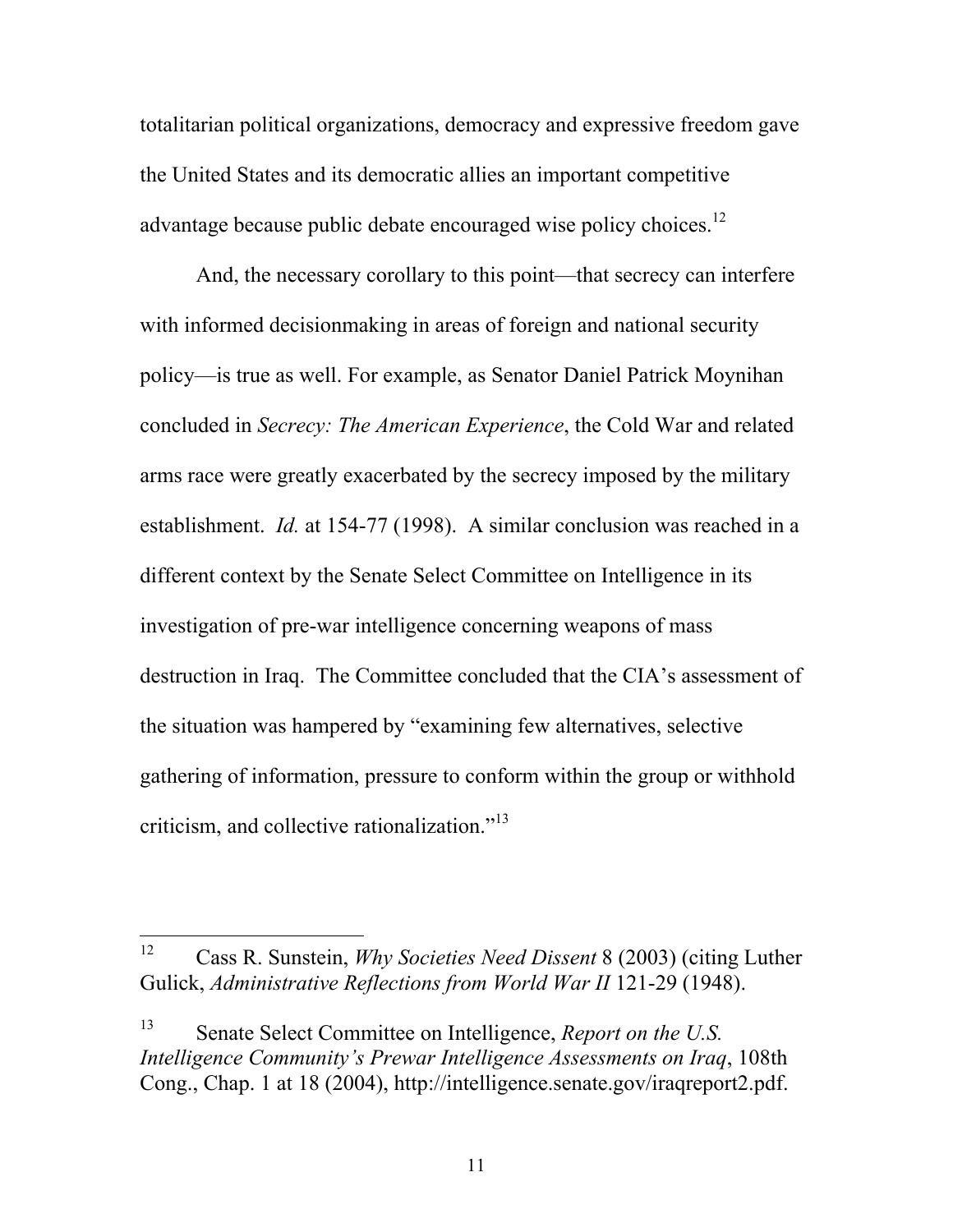Overclassification and unneeded secrecy also undermine the effort to

keep truly sensitive information secret, "[f]or when everything is classified,

then nothing is classified, and the system becomes one to be disregarded by

the cynical or careless, and to be manipulated by those intent on self-

protection or self-promotion." *New York Times Co.*, 403 U.S. at 729

(Stewart, J., concurring). Indeed, this is the same conclusion reached by the

ISOO in its 2002 Report to the President:

Much the same way the indiscriminate use of antibiotics reduces their effectiveness in combating infections, classifying either too much information or for too long can reduce the effectiveness of the classification system, which, more than anything else, is dependent upon the confidence of the people touched by it. While there is always a temptation to err on the side of caution, especially in times of war, the challenge for agencies is to similarly avoid damaging the nation's security by hoarding information.<sup>14</sup>

Moreover, government transparency is a central principle of

democracy, and thus not to be lightly tossed aside. As Secretary of Defense

Donald Rumsfeld recognized in his recent op-ed in the *Wall Street Journal*,

 $14$ 14 ISOO, *Report to the President* 7 (2002),

http://www.archives.gov/isoo/reports/2002-annual-report.pdf; *see also* Office of Scientific and Technical Info., Dep't of Energy, *Openness in the Department of Energy* (1997),

http://www.osti.gov/opennet/forms.jsp?formurl=document/prcfacts.html#I4 ("Maximizing openness not only benefits the public, but also enhances national security. Limiting classification to sensitive information that protects our national security allows for such information to be better protected.") (last visited on July 27, 2005).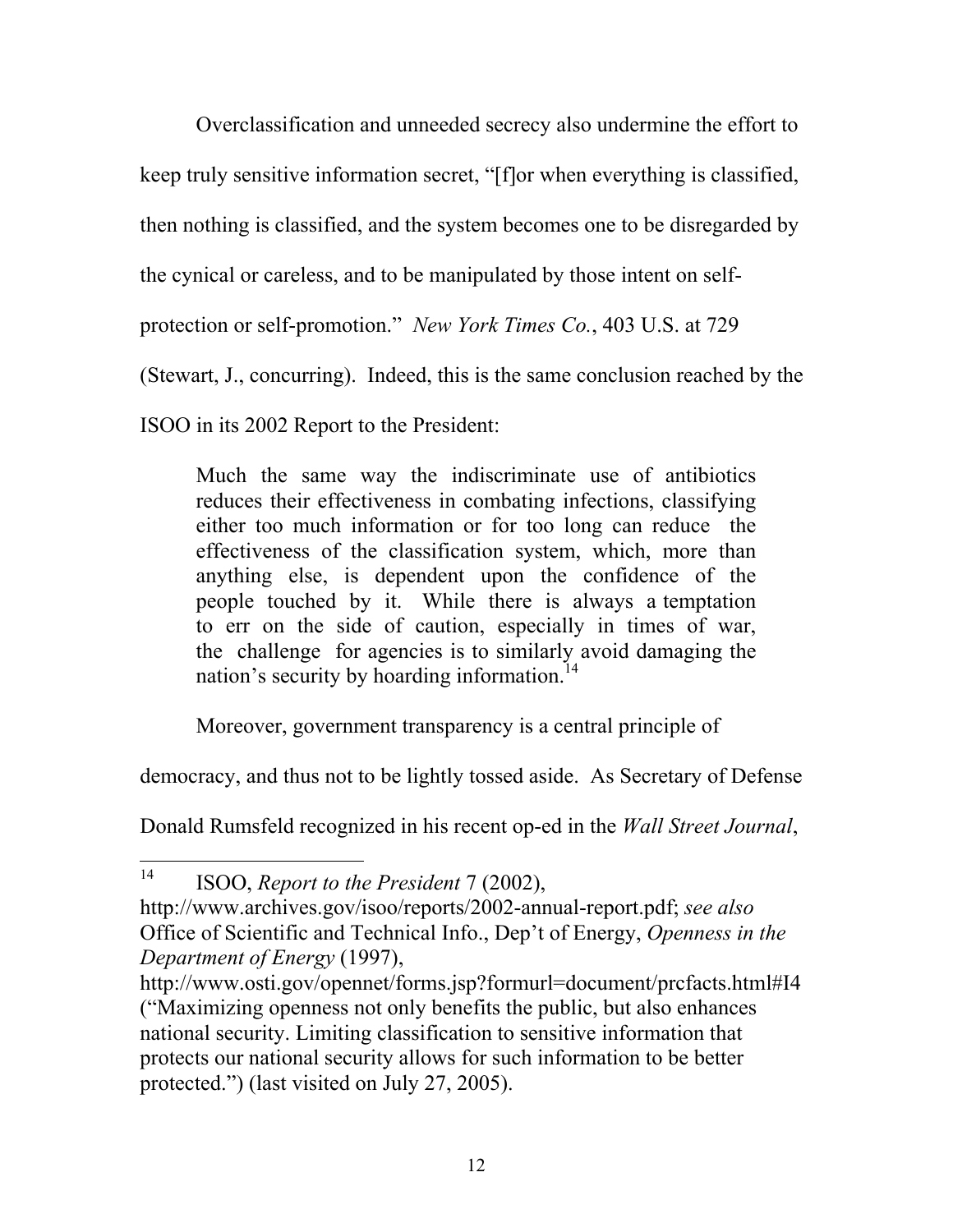"[a]s more citizens gain access to new forms of information, to new ways of learning of the outside world, it will be that much more difficult for governments to cement their [anti-democratic] rule by holding monopolies on news and commentary." Donald Rumsfeld, *War of the Worlds*, Wall St. J., July 18, 2005, at A12. This is consistent with the international consensus that the right to know about the activities of government is a fundamental right.15 The United States has adopted this position by signing the Universal Declaration of Human Rights and the American Convention on Human Rights.

## **b. Secrecy Has Grown Exponentially Over the Last Four Years and Government Officials Admit That Much of it is Unnecessary.**

Over the past four years there has been a dramatic upsurge in government secrecy. Classification has multiplied, reaching an all-time high of 15.6 million classification actions in 2004, nearly double the number in

<sup>15</sup> 15 *See* Universal Declaration of Human Rights, art. 19, Dec. 10, 1948, UN Resolution 217A(III); African Charter on Human and Peoples' Rights, art. 9, June 26, 1981; European Convention for the Protection of Human Rights and Fundamental Freedoms, art. 10, Nov. 4, 1950; American Convention on Human Rights, art. 13, Nov. 22, 1969; Inter-American Comm'n on Human Rights, Declaration of Principles on Freedom of Expression, para. 4, Oct. 19, 2000.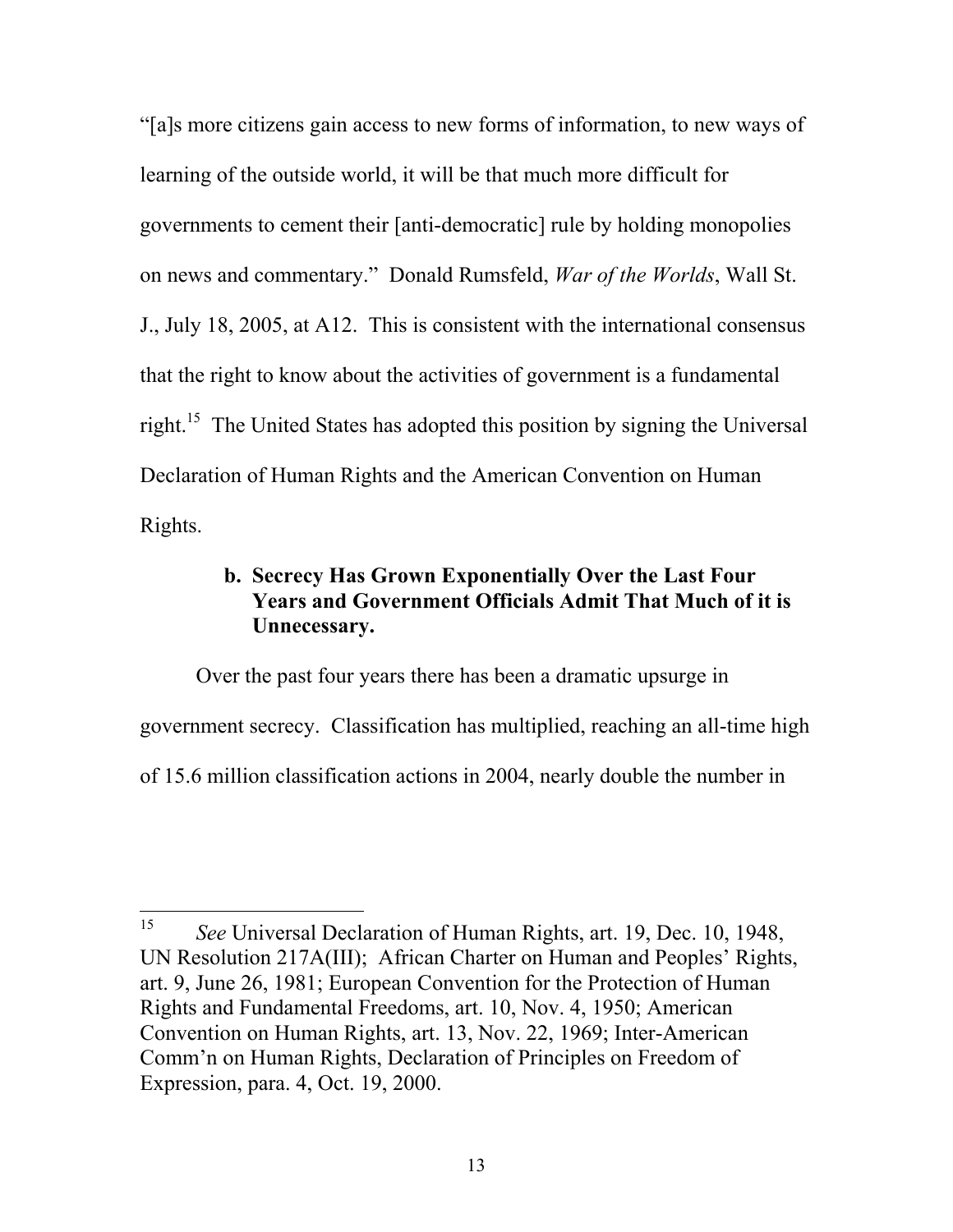2001.<sup>16</sup> Moreover, the cost of the program has skyrocketed from an estimated \$4.7 billion in 2002 to \$7.2 billion in 2004.<sup>17</sup>

Officials from throughout the military and intelligence sectors have admitted that much of this classification activity is unnecessary. Secretary of Defense Donald Rumsfeld acknowledged the problem in an op-ed this past month: "I have long believed that too much material is classified across the federal government as a general rule  $\dots$ <sup>18</sup>. The extent of overclassification is significant. Under repeated questioning from members of Congress at a hearing concerning over-classification, Deputy Secretary of Defense for Counterintelligence and Security Carol A. Haave, eventually conceded that approximately 50% of classification decisions are overclassifications.19 These opinions echoed that of now-CIA Director Porter

16 ISOO, *2004 Report to the President* at 3 (2005), http://www.archives.gov/isoo/reports/2004-annual-report.pdf.

 $\overline{a}$ 

17 ISOO, *2004 Report on Cost Estimates for Security Classification Activities for 2004* at 3 (2005), http://www.archives.gov/isoo/reports/2004 cost-report.pdf; ISOO, *2001 Report to the President* at 9 (2002), http://www.archives.gov/isoo/reports/2001-annual-report.pdf.

18 Donald Rumsfeld, *War of the Worlds*, Wall St. J., July 18, 2005, at A12.

19 *Subcommittee on National Security, Emerging Threats and International Relations of the House Committee on Gov't Reform Hearing*, 108th Cong. (2004) (testimony of Carol A. Haave), http://www.fas.org/sgp/congress/2004/082404transcript.pdf; *See id*.,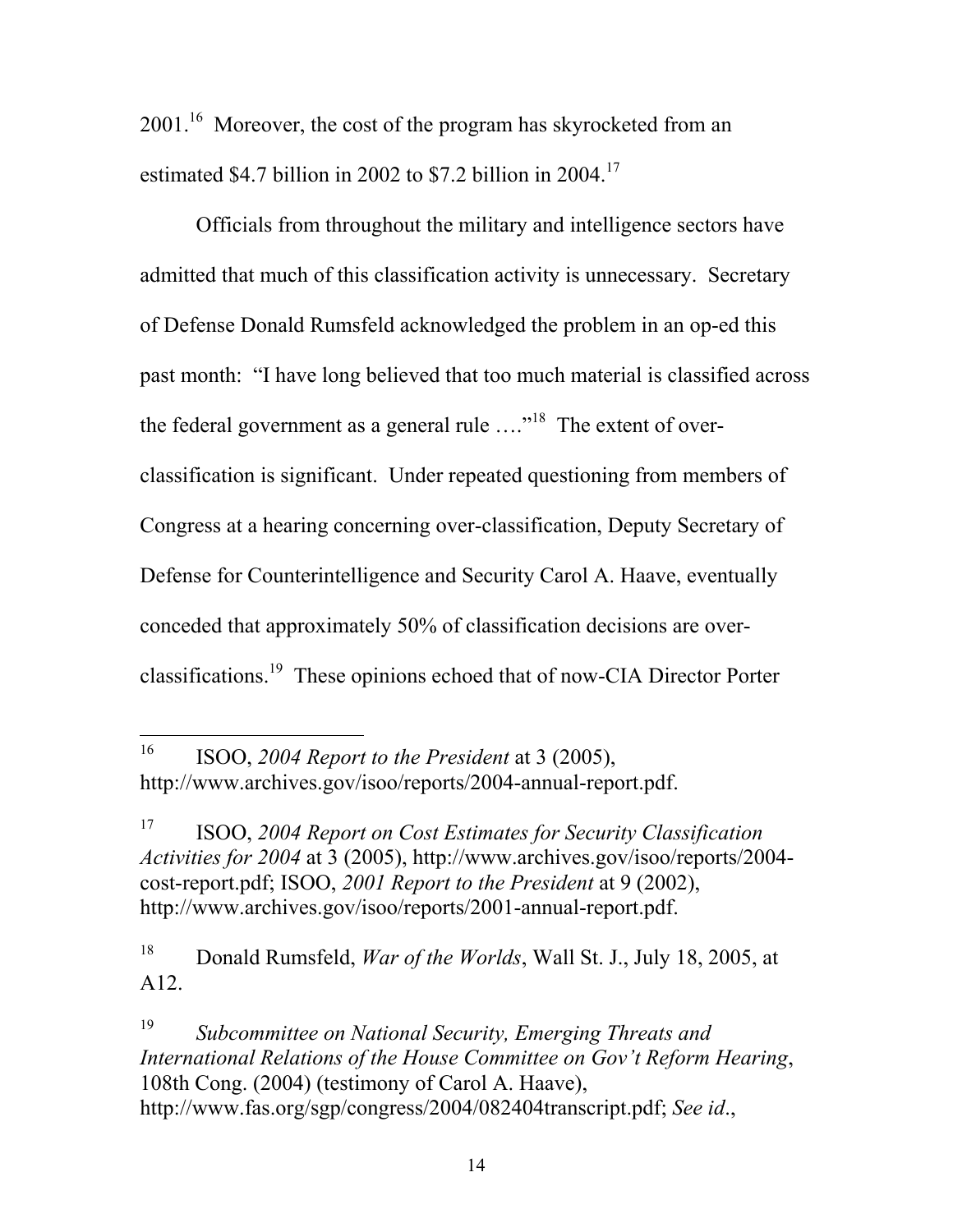Goss, who told the 9/11 Commission, "we overclassify very badly. There's a lot of gratuitous classification going on, and there are a variety of reasons for them." $^{20}$ 

Former Solicitor General of the United States Erwin Griswold, who

led the government's fight for secrecy in the Pentagon Papers case,

acknowledged some of the reasons:

 $\overline{a}$ 

It quickly becomes apparent to any person who has considerable experience with classified material that there is massive overclassification and that the principal concern of the classifiers is not with national security, but with governmental embarrassment of one sort or another. There may be some basis for short-term classification while plans are being made, or negotiations are going on, but apart from details of weapons systems, there is very rarely any real risk to current national security from the publication of facts relating to transactions in the past, even the fairly recent past. $21$ 

At the same time that unnecessary classification has surged, the

declassification process, which resulted in the declassification of millions of

(Testimony of J. William Leonard, Director of ISOO) ("It is my view that the government classifies too much information.").

20 *9/11 Commission Hearing*, (Testimony of then Chair of the House Permanent Select Committee on Intelligence, now Director of Central Intelligence, Porter Goss) (2003), http://www.9- 11commission.gov/archive/hearing2/9-11Commission\_Hearing\_2003-05- 22.htm#panel\_two.

21 Erwin N. Griswold, *Secrets Not Worth Keeping: The courts and classified information*, Wash. Post, Feb. 15, 1989, at A25.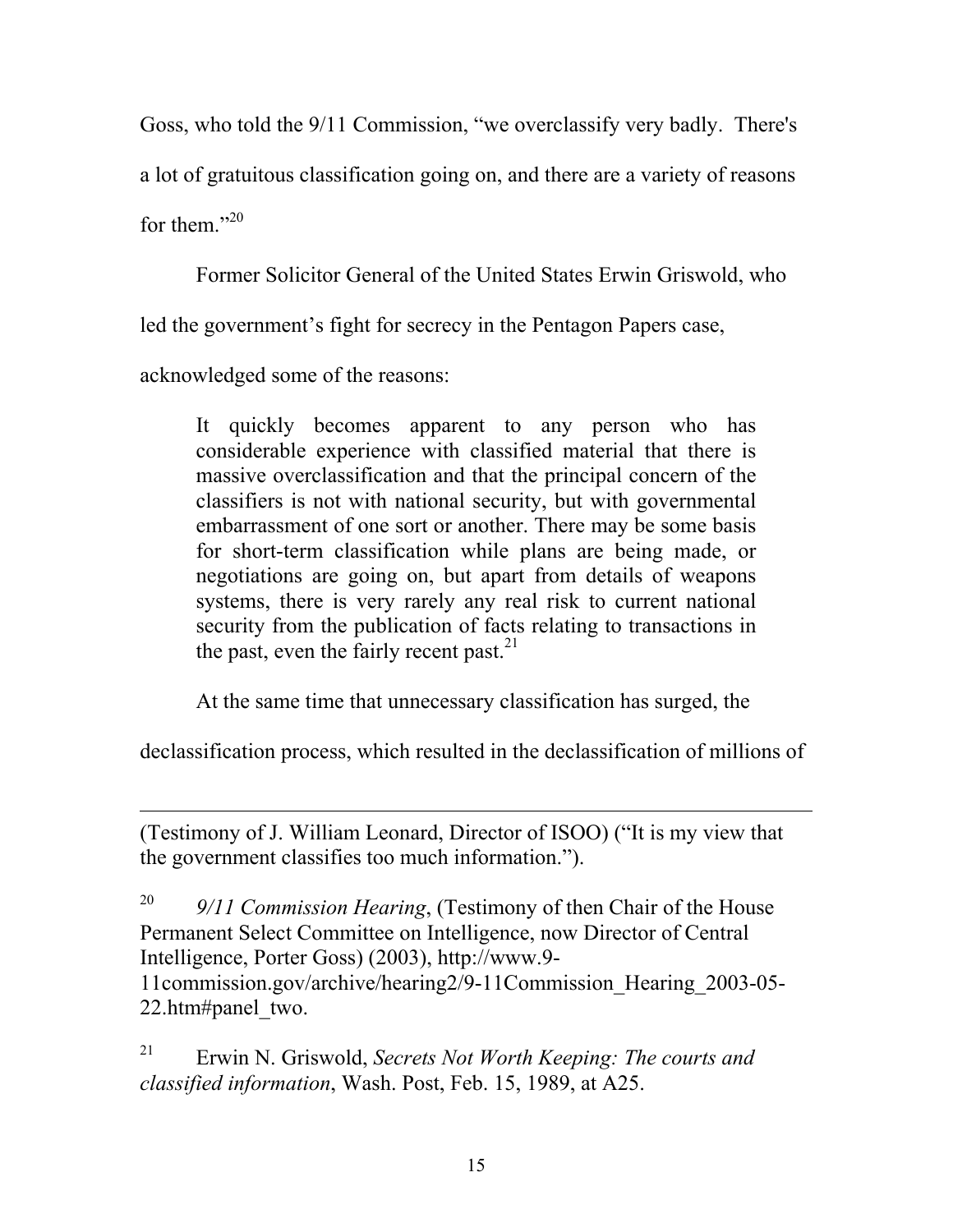records annually starting in the mid 1990s, has slowed considerably, falling from a high of 204 million pages in 1997 to 28 million pages in  $2004.<sup>22</sup>$ 

The broadened NSL authority and its bar against recipients speaking about receipt of an NSL is one of a number of new laws enacted in the wake of September 11 creating new categories of information that must be kept secret. These also include: the critical infrastructure information provisions of the Homeland Security Act of 2002, 6 U.S.C.S §133 (2005); the so-called gag order provisions of Section 215 of the Patriot Act, 50 U.S.C.S. § 1861(2005); and the revisions to the sensitive security information provisions of the Air Transportation Security Act. 49 U.S.C.S. §§ 114(s), 40119 (2005).

It is not merely in the areas of classification, information policy and freedom of speech that secrecy has expanded. The government has expanded its use of the "mosaic" theory of intelligence gathering to a level never before seen, perhaps finally falling down the "'slippery slope'" "lurking in the background of the [mosaic] theory" that the Third Circuit recognized in *Am. Friends Serv. Comm. v. Dep't of Defense*, 831 F.2d 441,

 $22$ 22 ISOO, *1997 Report to the President* (1998), http://www.archives.gov/isoo/reports/1998-annual-report.html; ISOO, *2004 Report to the President* at 17 (2005), http://www.archives.gov/isoo/reports/2004-annual-report.pdf.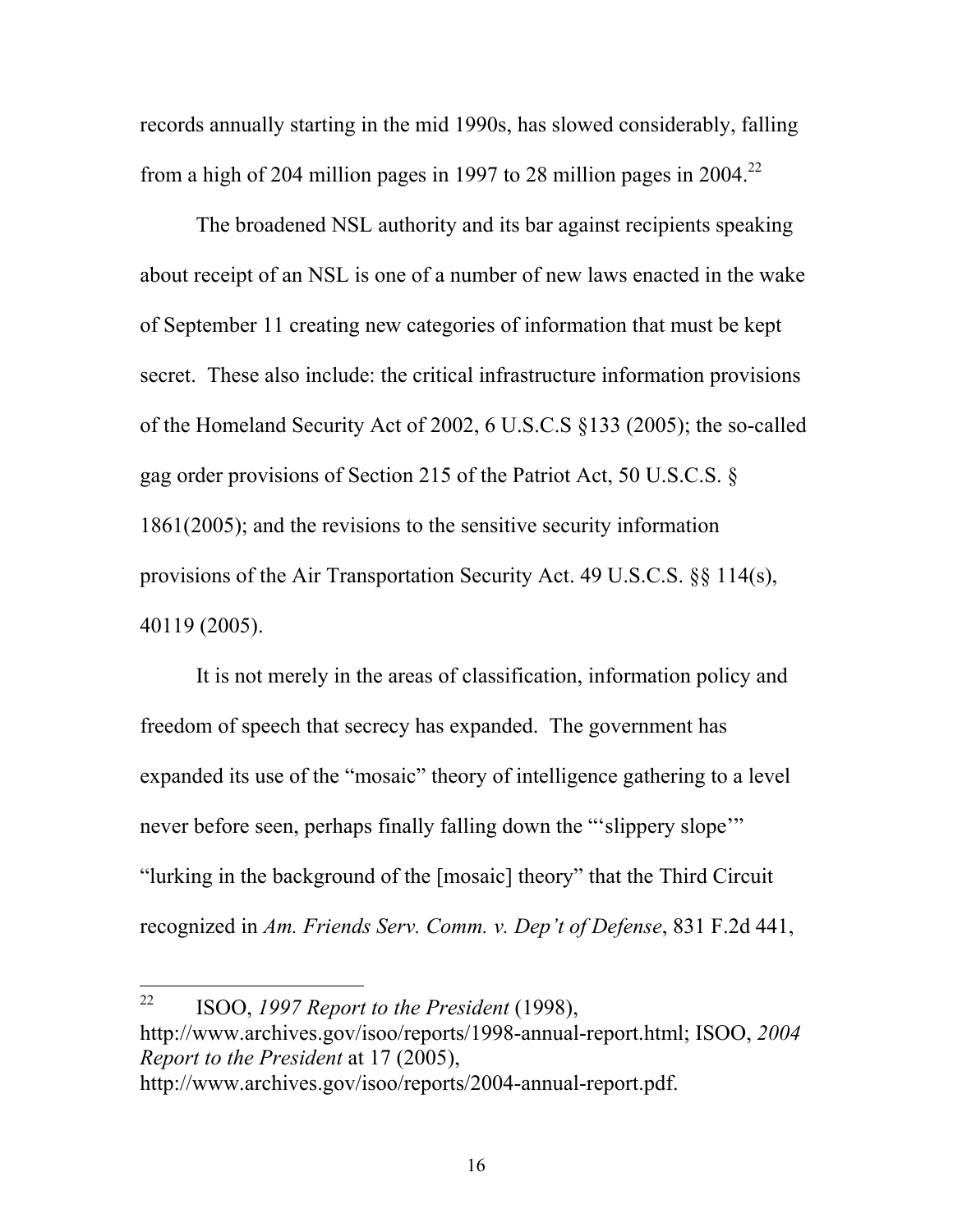445 (3d Cir. 1987). Several courts properly have highlighted the risks attendant to the theory. For example, in *Detroit Free Press v. Ashcroft*, 303 F.3d 681, 709 (6th Cir. 2002), the court struck down the blanket closure of immigration hearings and cautioned:

The Government could use its 'mosaic intelligence' argument as a justification to close any public hearing completely and categorically, including criminal proceedings. The Government could operate in virtual secrecy in all matters dealing, even remotely with 'national security,' resulting in a wholesale suspension of First Amendment rights.

In a FOIA case, the government argued that it could not disclose the total number of applications (for "production of any tangible things") sought by FBI field offices under Section 215 of the Patriot Act because it would permit adversaries to create a mosaic of FBI investigations. *ACLU v. Dep't of Justice*, 321 F. Supp. 2d 24, 38 n.16 (D.D.C. 2004). Nonetheless, the DOJ saw fit to declassify a memorandum from Attorney General John Ashcroft to FBI Director Robert S. Mueller indicating that the power had never been used. *Id.* at 27. Thus, except for the possibility of parsing the controlled, selective, and conflicting release of information by the DOJ about its use of a highly controversial new power, enacted into law at a time of extreme national crisis, the public was completely denied the information necessary to assess the impact of Section 215 of the Patriot Act. The government's willingness to employ such an expansive and unconstrained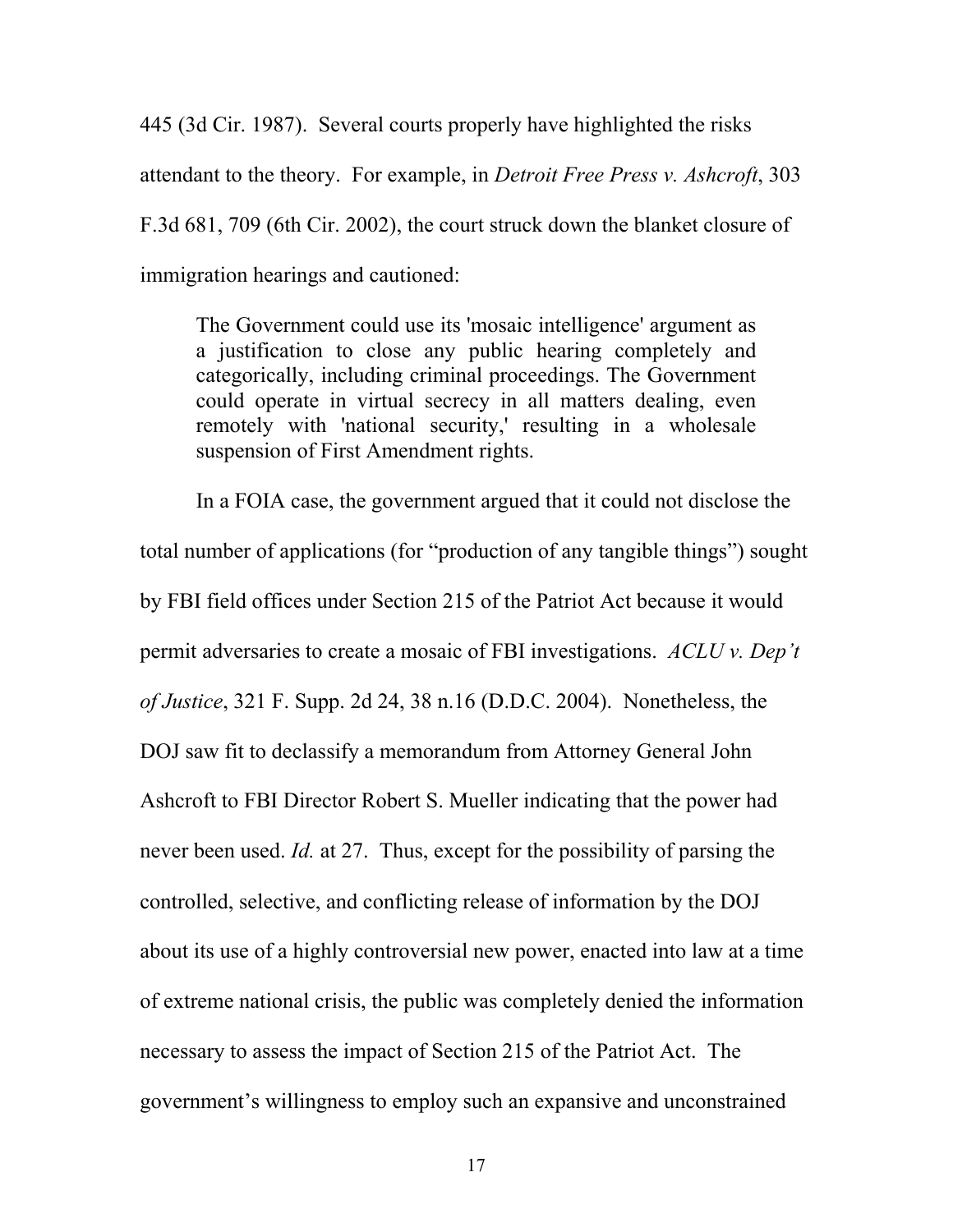mosaic theory is particularly troubling in the context of this case, where it is being used not only to suppress information, but also to categorically and permanently prevent a person from exercising the constitutional right to speak about the receipt of an NSL.

The same expansive use of mosaic theory can be seen in *Ctr. for Nat'l Sec. Studies v. Dep't of Justice*, 331 F. 3d 918 (D.C. Cir. 2003) [hereinafter "*CNSS*"]. There, public interest groups sought the names of more than 1000 individuals who had been rounded up in the aftermath of the September 11 attacks. The information was sought to serve the highest purposes of the open government laws—to investigate allegations that there had been "deprivations of fundamental due process, including imprisonment without probable cause, interference with the right to counsel, and threats of serious bodily injury." *Id.* at 922. Yet, the government argued that that the release of the names could assist terrorists in piecing together the course, direction, and focus of the investigation. *Id.* at 928. This was accepted by the court, over the dissent of Judge Tatel, who exclaimed, "the court's uncritical deference to the government's vague, poorly explained arguments for withholding broad categories of information about the detainees, as well as its willingness to fill in the factual and logical gaps in the government's case,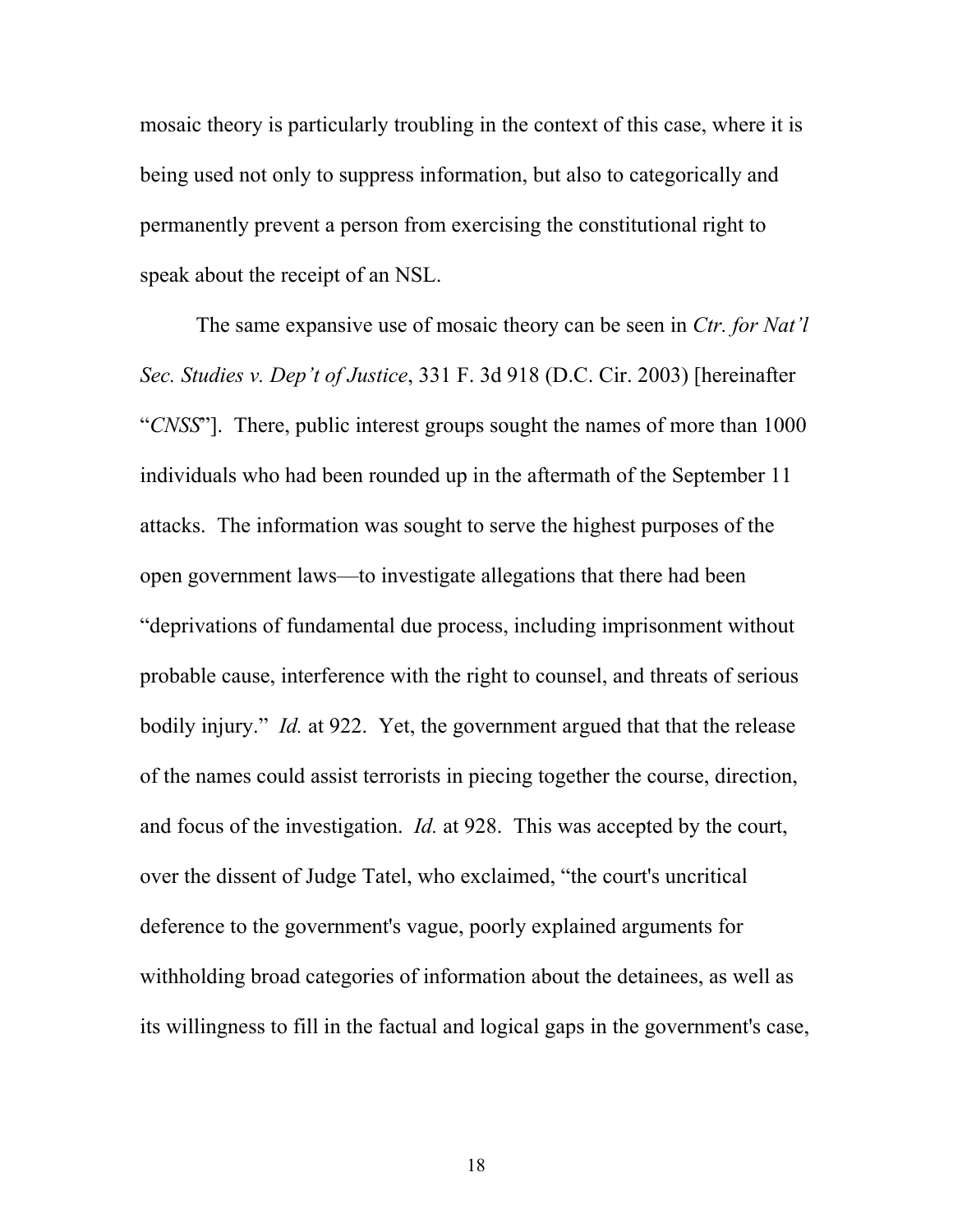eviscerates both FOIA itself and the principles of openness in government that FOIA embodies." *Id.* at 937.

The practical implications of the denial of the information sought in *CNSS*) are detailed in a Report of the DOJ Inspector General, who concluded the roundup, detention, and deportation of many of the immigrants was abusive. Detainees, many of whom were held for weeks before they were formally charged, housed in restricted confinement conditions where they were unable to contact their attorneys and families for long periods of time, forced to live in cells illuminated 24-hours a day, and subjected to "pattern of physical and verbal abuse."<sup>23</sup> The vast majority of the detainees were held on immigration charges and ultimately released or deported. Of the 134 held on federal criminal charges, only one was found guilty of a terrorismrelated offense.

Certainly the possibility that the government might overreact in the wake of a terrible attack and search for any available tools to establish a sense of control and authority is not itself surprising, but there is no reason

<sup>23</sup> 23 Office of the Inspector General, Dep't of Justice, *The September 11 Detainees: A review of the Treatment of Aliens Held on Immigration Charges in Connection with the Investigation of the September 11 Attacks*, at 142-149 (June 2003), http://www.usdoj.gov/oig/special/0312/final.pdf.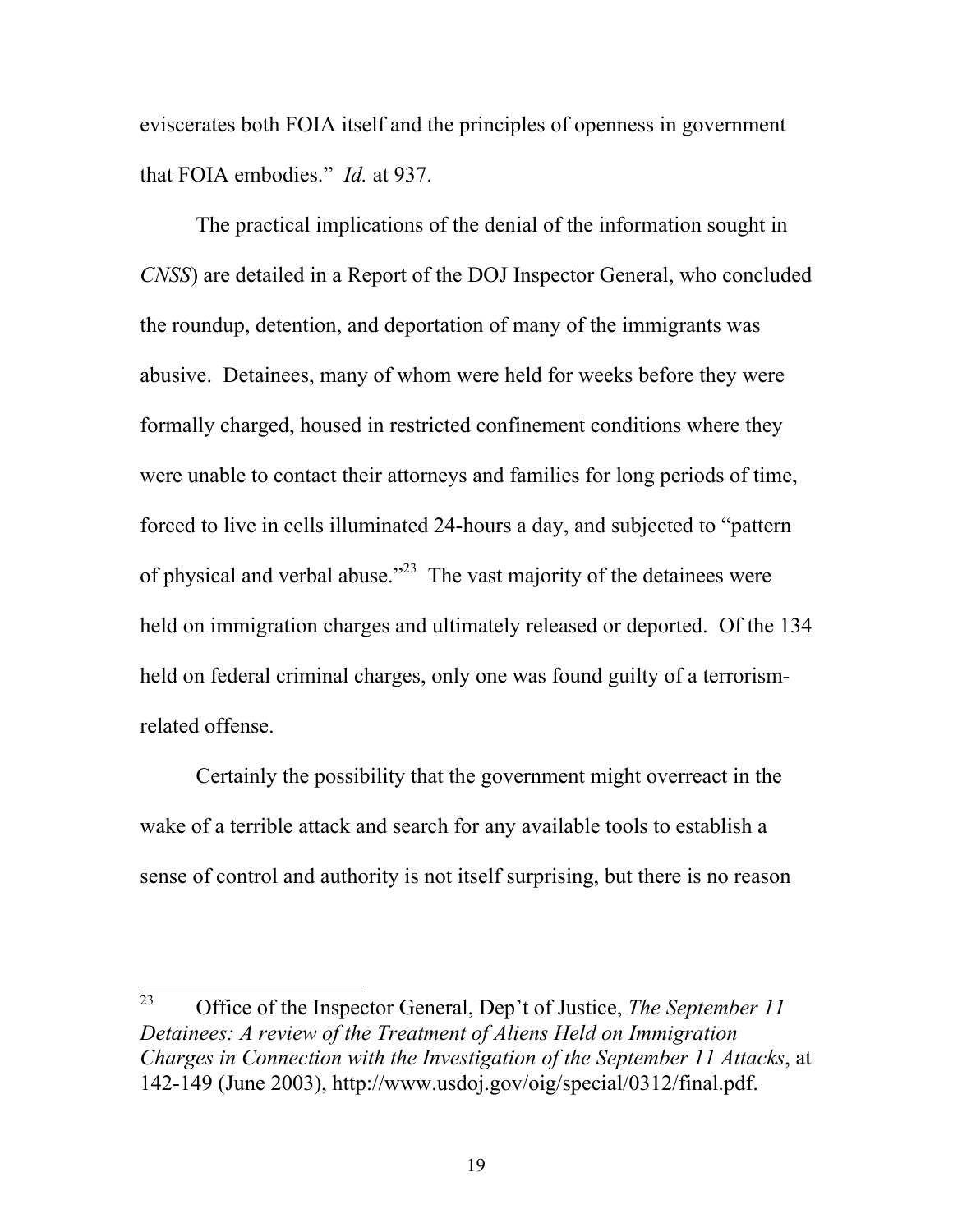for the government to interfere with subsequent discussion of the situation to prevent the perpetuation of abusive government practices.

The government's position on these issues, as with the bar on talking about receipt of a NSL, ensures that there is no check on overreaching. The Government has an interest in preserving such secrecy; it permits the Government to control knowledge and pursue unimpeded its aims.<sup>24</sup>

## **c. Meaningful Judicial Review of Government Secrecy is Necessary to Prevent Overreaching.**

When there is an absence of internal and external checks against government misconduct, as in the case of Section 2709's automatic ban on speech by NSL recipients, the judiciary is critically necessary to protect against overreaching. Our nation's experience when extreme secrecy has been invoked in the past is that secrecy can stem from many motives—some legitimate and some possibly illegitimate. The government has no independent incentive to separate out the illegitimate incentives. This

 $24$ 24 See, e.g., Joseph E. Stiglitz, *Information and the Change in the Paradigm in Economics*, Nobel Prize Lecture, at 523 (2001), http://nobelprize.org/economics/laureates/2001/stiglitz-lecture.pdf (discussion of how governmental control of information gives rise to "rents, "which in some countries are appropriated through outright corruption (selling information), but in others are part of a gift exchange' in which reporters not only provide puff pieces praising the government official who has given the reporter privileged access to information, particularly in ways which are designed to enhance the officials influence and power, but distort news coverage.").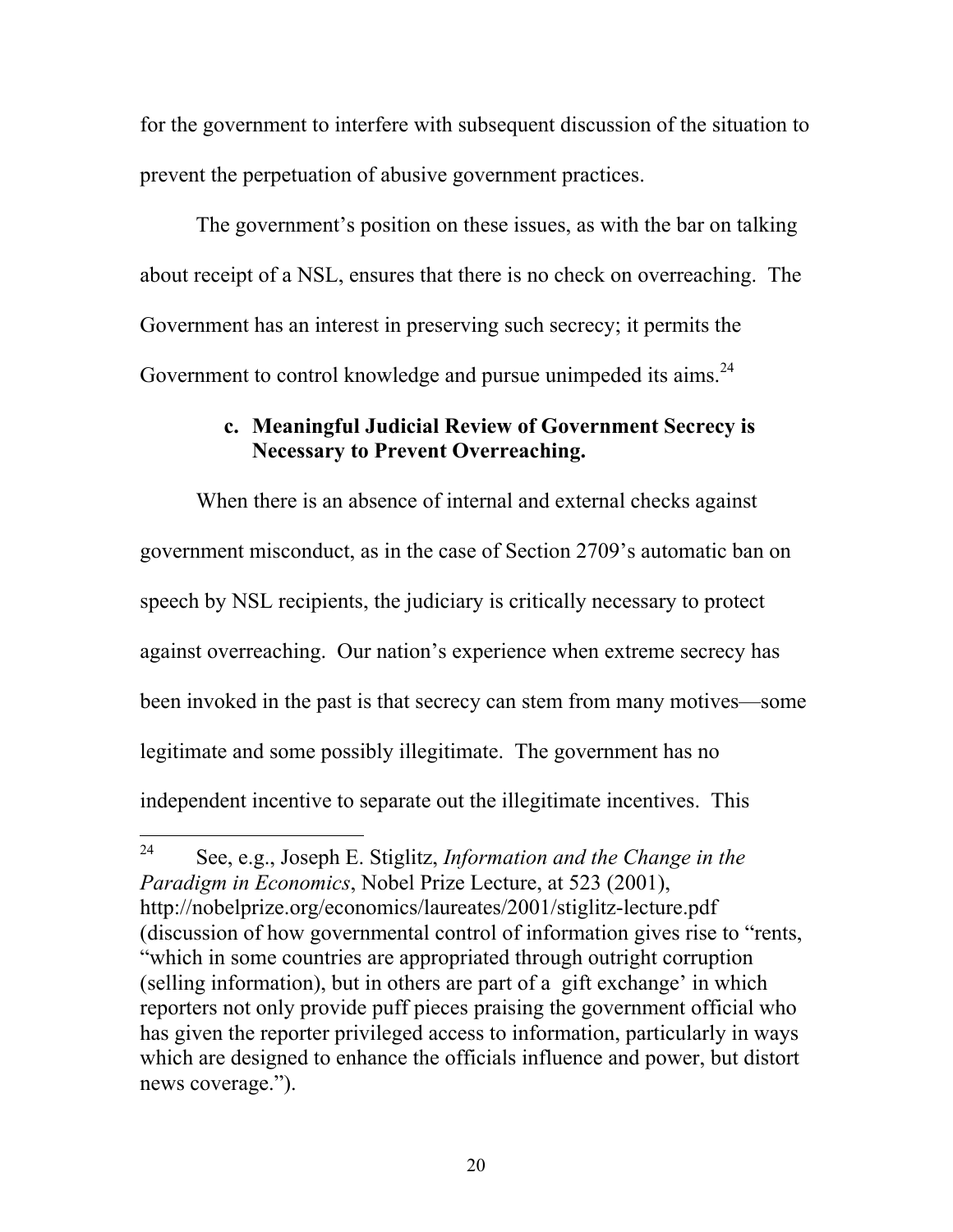certainly is the lesson of cases such as *Korematsu v. United States*, 323 U.S. 214 (1944), and *New York Times Co.,* 403 U.S. 713, which demonstrate the danger of a doctrine of deference that precludes dispositive counterarguments and prompts judges to decline substantive review of agencies' positions.

*Korematsu* concerned an order that directed the exclusion from the West Coast of all persons of Japanese ancestry. It was held constitutional. In that case, the Court's finding of "military necessity" was based on the representation of government lawyers that Japanese Americans *were committing espionage and sabotage* by signaling enemy ships from shore. Documents later discovered under FOIA revealed that government attorneys suppressed key evidence and authoritative reports from the Office of Naval Intelligence, the FBI, the Federal Communications Commission, and Army intelligence that flatly contradicted the government claim that Japanese Americans were a threat to security. *Korematsu v. United States*, 584 F. Supp. 1406, 1416-19 (N.D. CA 1984). Had the court required an explanation of the evidence to support the central rationale for interning thousands of Japanese Americans, it would have learned that there was no evidence and would have been able to discern what likely was the true rationale for the policy. The complete deference granted to the government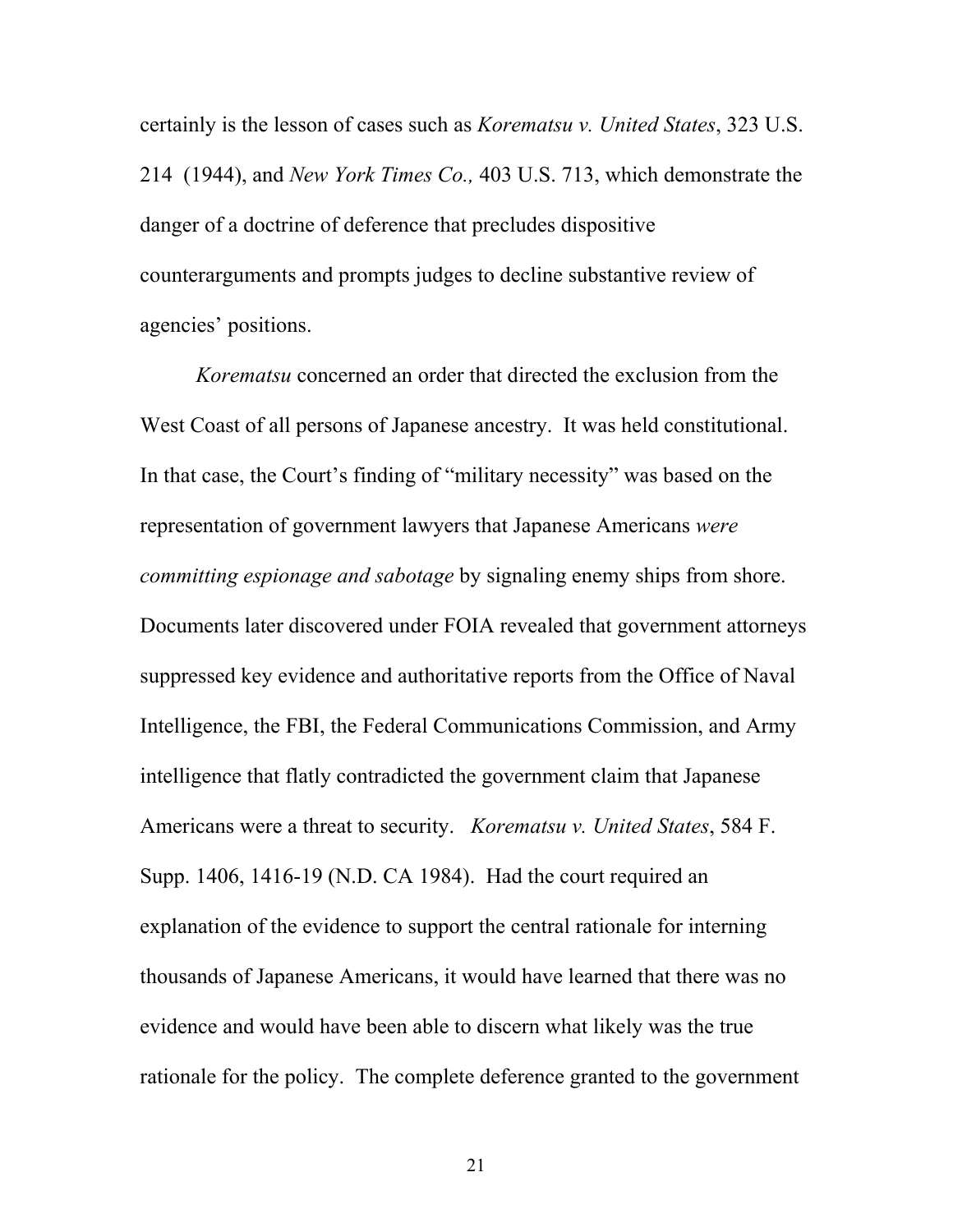in *Korematsu*, without any effort to ensure the veracity of the government's claims, undermined accountability, which in turn prevented the public from being the check against abuse that it is supposed to be.

*New York Times* Co. involved an effort to enjoin *The New York Times* from publishing a classified study entitled "History of U.S. Decision-Making Process on Viet Nam Policy" (Pentagon Papers). As with *Korematsu*, review of the materials shielded by government secrecy demonstrates that the motivation behind the secrecy was not protection of national security. The Pentagon Papers described a series of misrepresentations and poor policy decisions concerning the Vietnam War. They were improperly leaked. As former Solicitor General Erwin Griswold eventually admitted: "I have never seen any trace of a threat to the national security from publication. Indeed, I have never seen it suggested that there was such an actual threat. $125$  The Supreme Court denied the government's efforts to enjoin publication by newspapers. Had the Pentagon Papers not been leaked, there would have been no First Amendment clash to resolve secrecy for the purpose of covering up government misrepresentations and missteps likely would have triumphed.

 $\overline{a}$ 

<sup>25</sup> Erwin N. Griswold, *Secrets Not Worth Keeping: The courts and classified information*, Wash. Post, Feb. 15, 1989, at A25.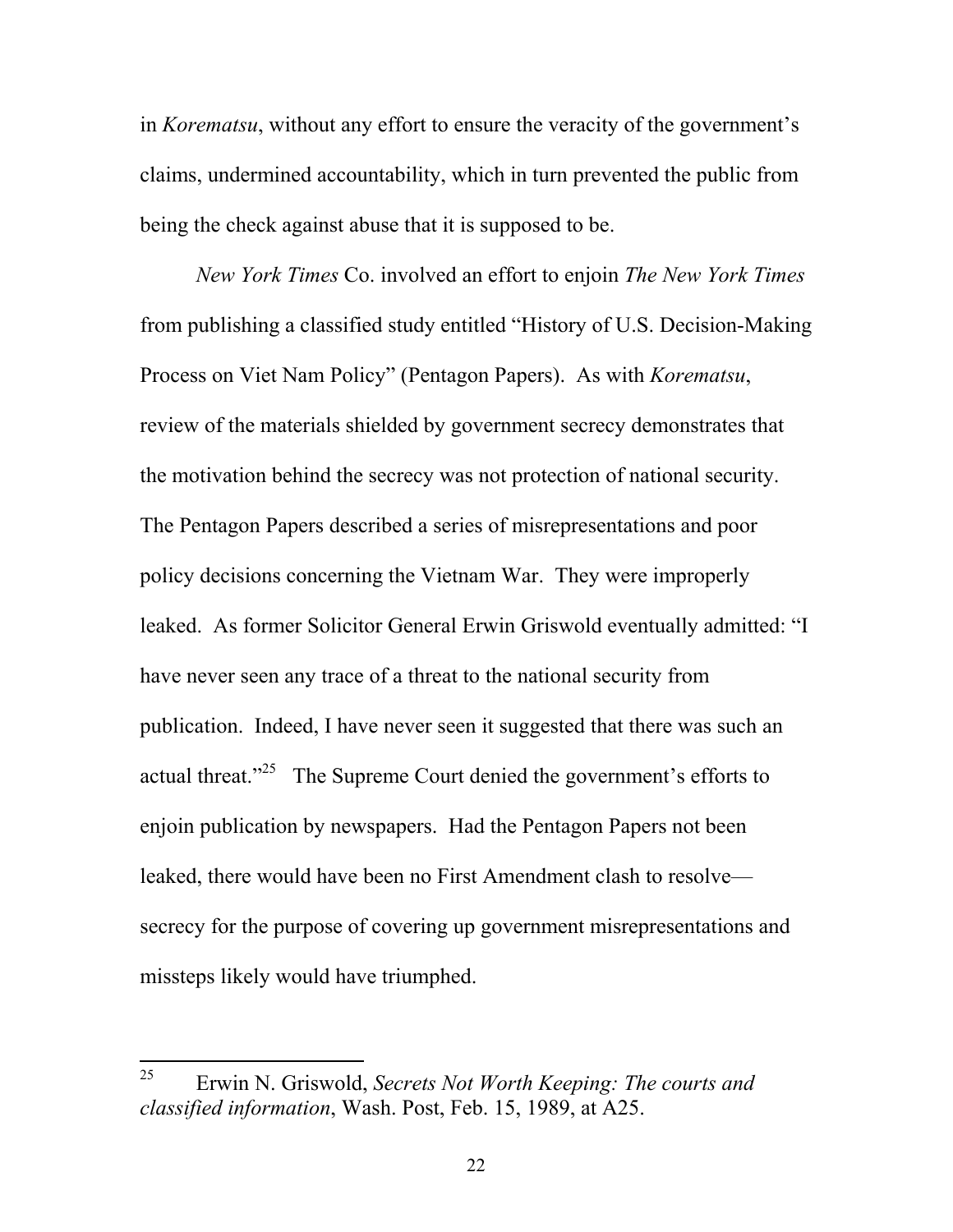In cases such as these, the courts are the only branch that can act as a check against government overreaching. Acquiescence by the judiciary in secrecy is not mandated by our constitutional system. The U.S. Constitution itself contains only one specific mention of secrecy, in Article I, Section 5, which states:

Each House shall keep a Journal of its Proceedings, and from time to time publish the same, excepting such Parts as may in their Judgment require Secrecy; and the Yeas and Nays of the Members of either House on any question shall, at the Desire of one fifth of those Present, be entered on the Journal.

U.S. Const. art. I, § 5. This constitutional mention does not posit any tension between openness and secrecy. Instead, the Constitution compels publicity for the Congress's proceedings and accountability for its actions, with secrecy as the exception that proves the rule. The Executive's power to keep information secret is not mentioned in the Constitution, but is derived from the Article II powers vested in the President as commander-in-chief and as maker of treaties (with the advice and consent of the Senate).  $26$ 

<sup>26</sup> U.S. Const. art. II,  $\S$  2. These significant presidential powers are balanced by congressional authority to "provide for the common Defence," *id.* art. I, § 8, cl. 1; "declare War . . . and make Rules concerning Captures on Land and Water," *id*. cl. 11; "make Rules for the Government and Regulation of the land and naval Forces," *id*. cl. 14; advise in and consent to the making of treaties, *id.* art. II, § 2, cl. 2 ; "make all Laws which shall be necessary and proper for carrying into Execution the foregoing Powers and all other Powers vested by th[e] Constitution in the Government of the United States," *id*. art. I, § 8, cl. 18; and insist that "[n]o money shall be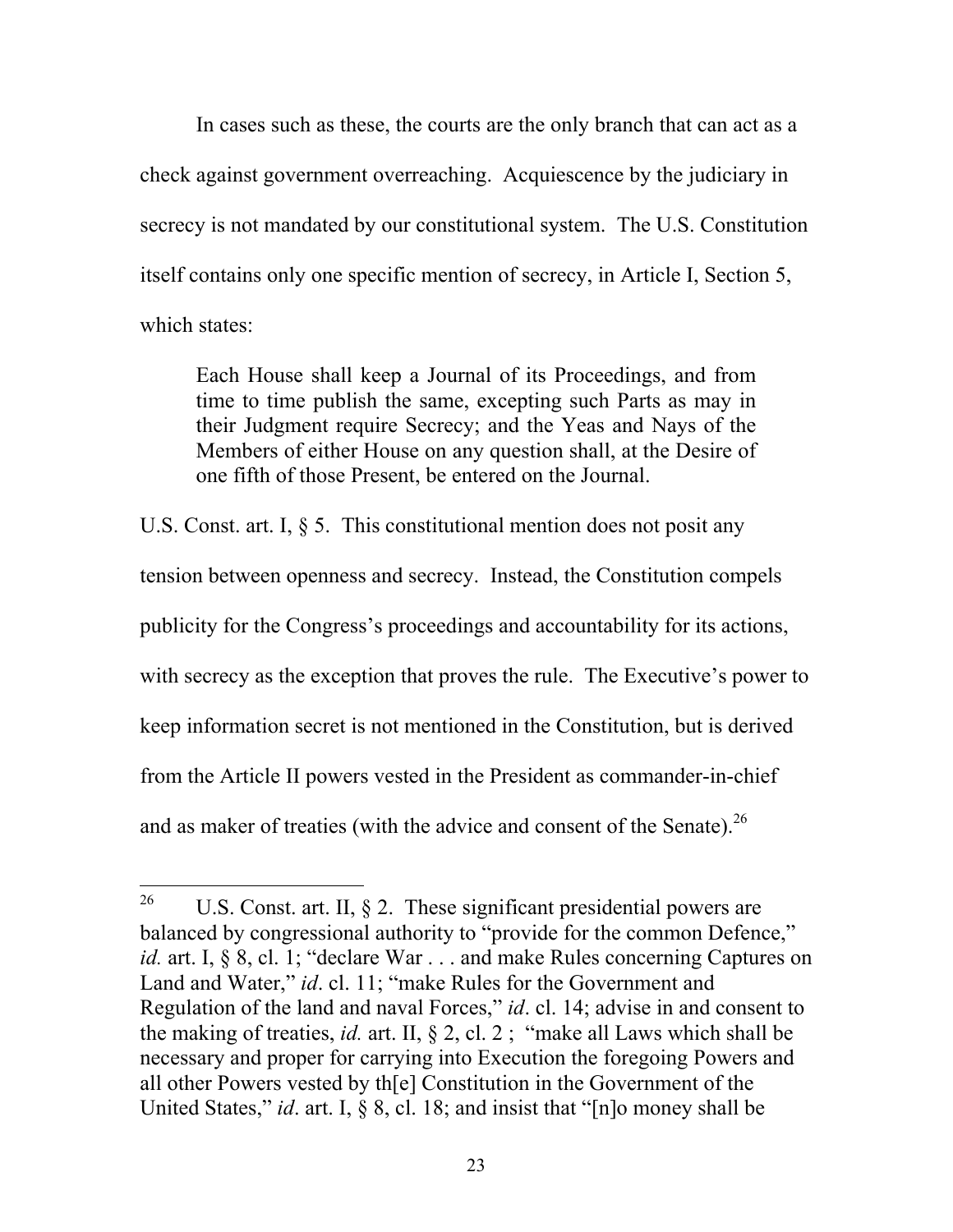The constitutional system of checks and balances does not permit the executive branch to act beyond the accountability of the judiciary. As the Supreme Court reminded the executive branch when it mandated due process for enemy combatants, "a state of war is not a blank check for the President when it comes to the rights of the Nation's citizens." *Hamdi v. Rumsfeld*, 542 U.S. 507, 603 (2004) (O'Connor, J., plurality opinion). Congress also has acknowledged the judiciary's constitutional role in policing executive claims of secrecy. In a definitive pronouncement on the issue, Congress overturned *EPA v. Mink*, 410 U.S. 73 (1973), with the 1974 amendments to the Freedom of Information Act (FOIA), 5 U.S.C. §552. President Ford vetoed the amendments based on his view that it would be unconstitutional for a judge to decide whether a record was properly classified.<sup>27</sup> Congress overrode that veto, ensuring that the FOIA explicitly provides for judges to conduct *in camera* review of records despite the Government's assertion of national security. This authority was given to judges to safeguard against arbitrary, capricious, and myopic use of the

 $\overline{a}$ 

drawn from the Treasury, but in consequence of Appropriations made by Law." *Id.* § 9, cl. 7.

 $27$  Veto Message from President Ford to the House of Representatives (Oct. 17, 1974), http://www.gwu.edu/~nsarchiv/NSAEBB/NSAEBB142/101774%20Veto%2 0Message.pdf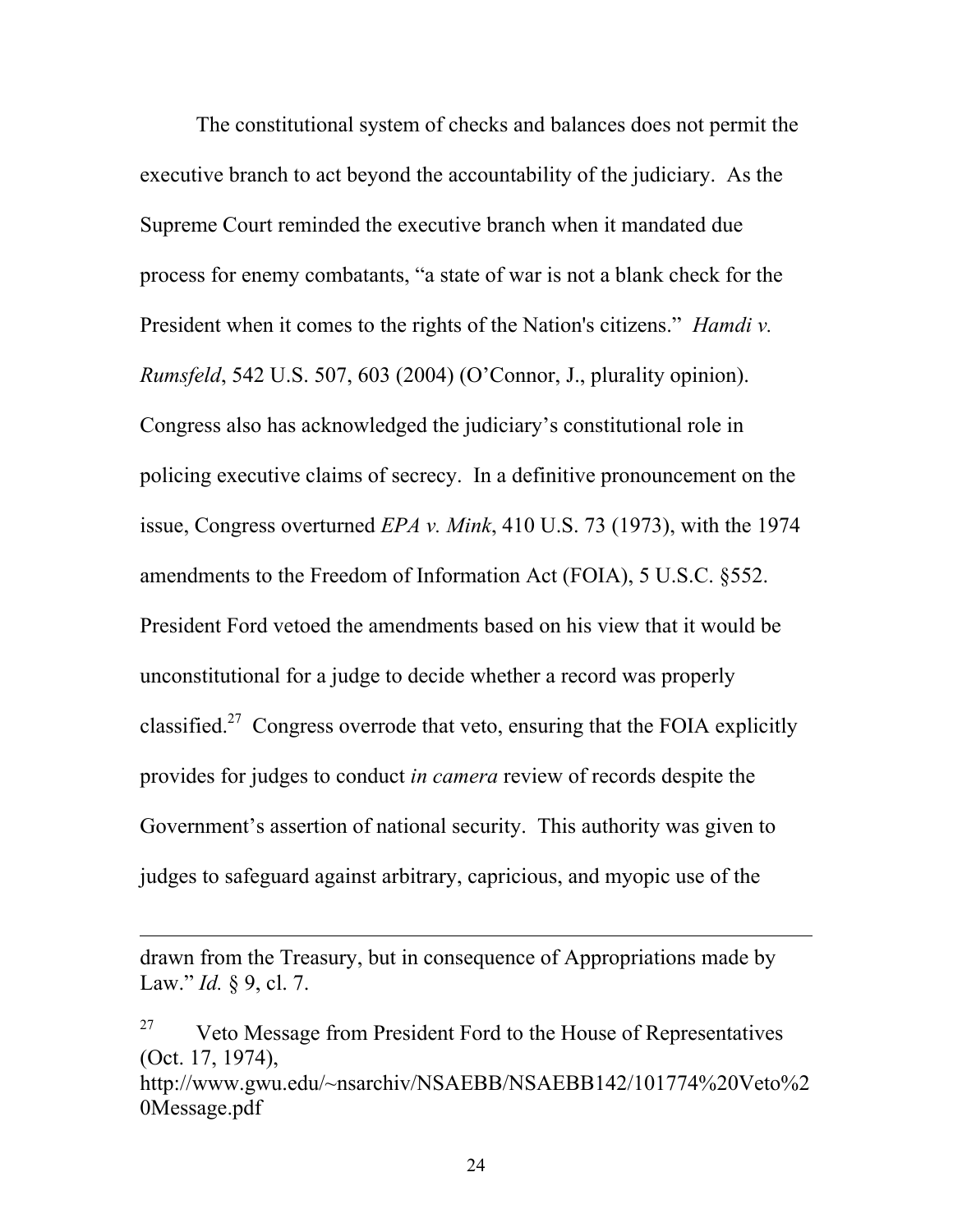awesome power of the classification stamp by the Government bureaucracy. S. Rep. No. 93-854 (1974), as reprinted in *FOIA SourceBook,* at 183.

The courts are certainly competent to understand when an informed citizenry instinctively would want judicial review of secret intelligence activities or matters. Properly exercised, deference to the government in national security matters includes a presumption of good faith and a recognition that the Executive Branch has the unique competence to make some judgments. It should not mean, however, acceptance of government demands for new unchecked powers that are veiled in a cloak of secrecy or a denial of fundamental rights without a meaningful inquiry into the basis for such actions. It certainly should not mean deference to *categorical rules* that impose secrecy without reference to any particularized need.

## **II. 18 U.S.C. § 2709 FACILITATES GOVERNMENT SECRECY BY UNDERMINING ACCOUNTABILITY**

Since September 11, 2001, the gap between governmental power and public accountability has widened as the government increasingly withholds from public view information about the agency's counterterrorism efforts. Such secrecy makes it impossible the public to know precisely how the FBI uses its NSL authority under Section 2709. Furthermore, the lack of meaningful reporting frustrates Congress' ability to oversee the government's investigative activity.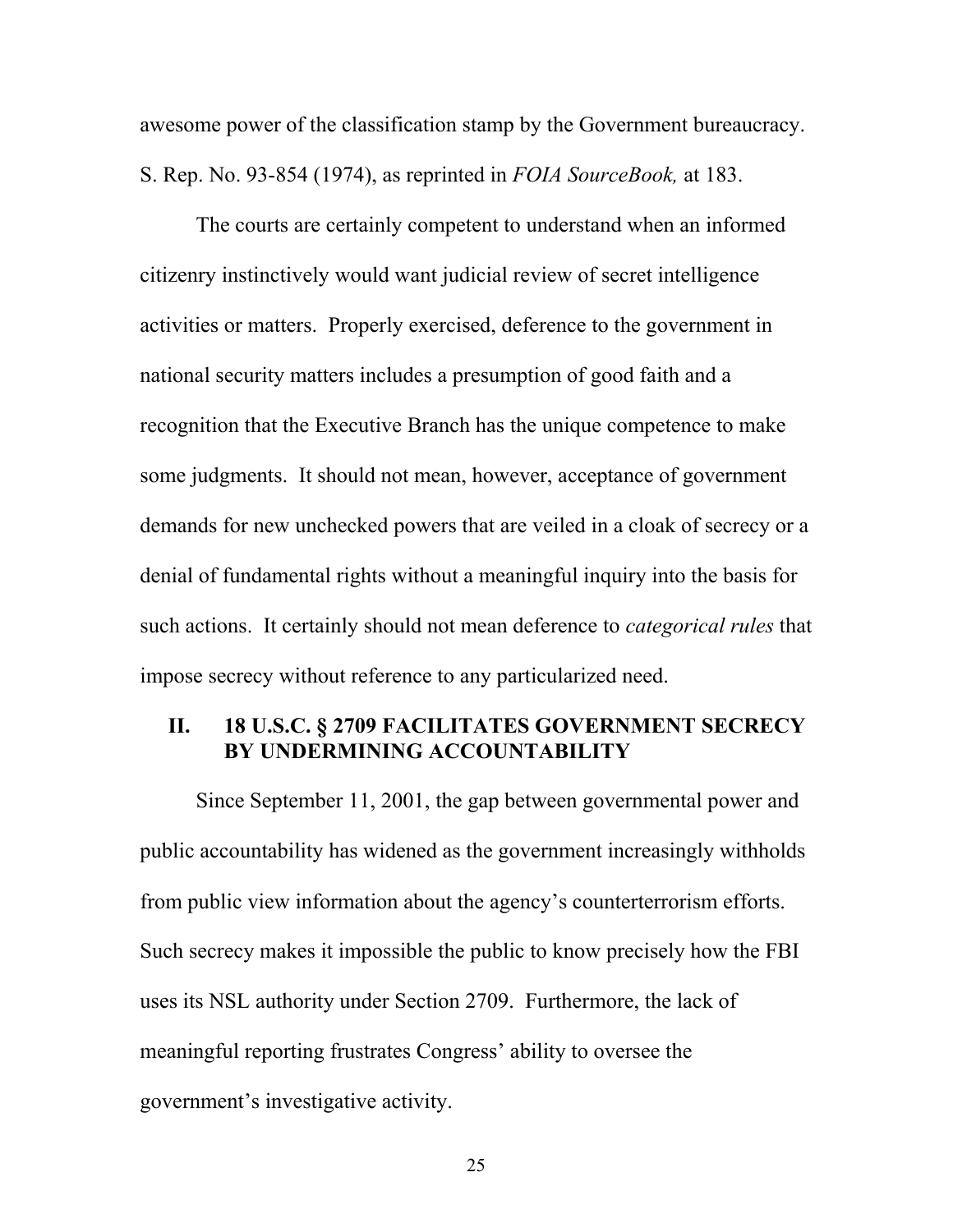As the lower court stated, the "all-inclusive sweep" of Section 2709(c) forbids the recipient of an NSL from "revealing the existence of an NSL inquiry . . . in every case, to any person, in perpetuity, with no vehicle for the ban to ever be lifted from the recipient or other persons affected, under any circumstances, either by the FBI itself, or pursuant to judicial process." *Doe v. Ashcroft*, 334 F. Supp. 2d at 476. While the Government may be able to show, on a case-by-case basis, that limited nondisclosure requirements are appropriate to protect the integrity of specific investigations, Section 2709(c)'s mandatory, permanent "gag" provision shields from scrutiny *every* instance of the FBI's use of NSL authority. The FBI's minimal reporting about its use of Section 2709, along with the heavily redacted nature of the information that has been released, keeps the public and Congress in the dark about the use of this search authority.

## **a. While Statistics Show the Use of Other Counterterrorism Authority Has Increased Significantly Since 2001, There is Virtually No Public Information About How the FBI Has Exercised Section 2709 NSL Authority.**

The FBI's broadened authority to use counterterrorism investigative authority has, since September 11, ignited a trend toward increased exercise of this power and heightened secrecy. At the same time, the continued issuance of NSLs with minimal congressional oversight and no public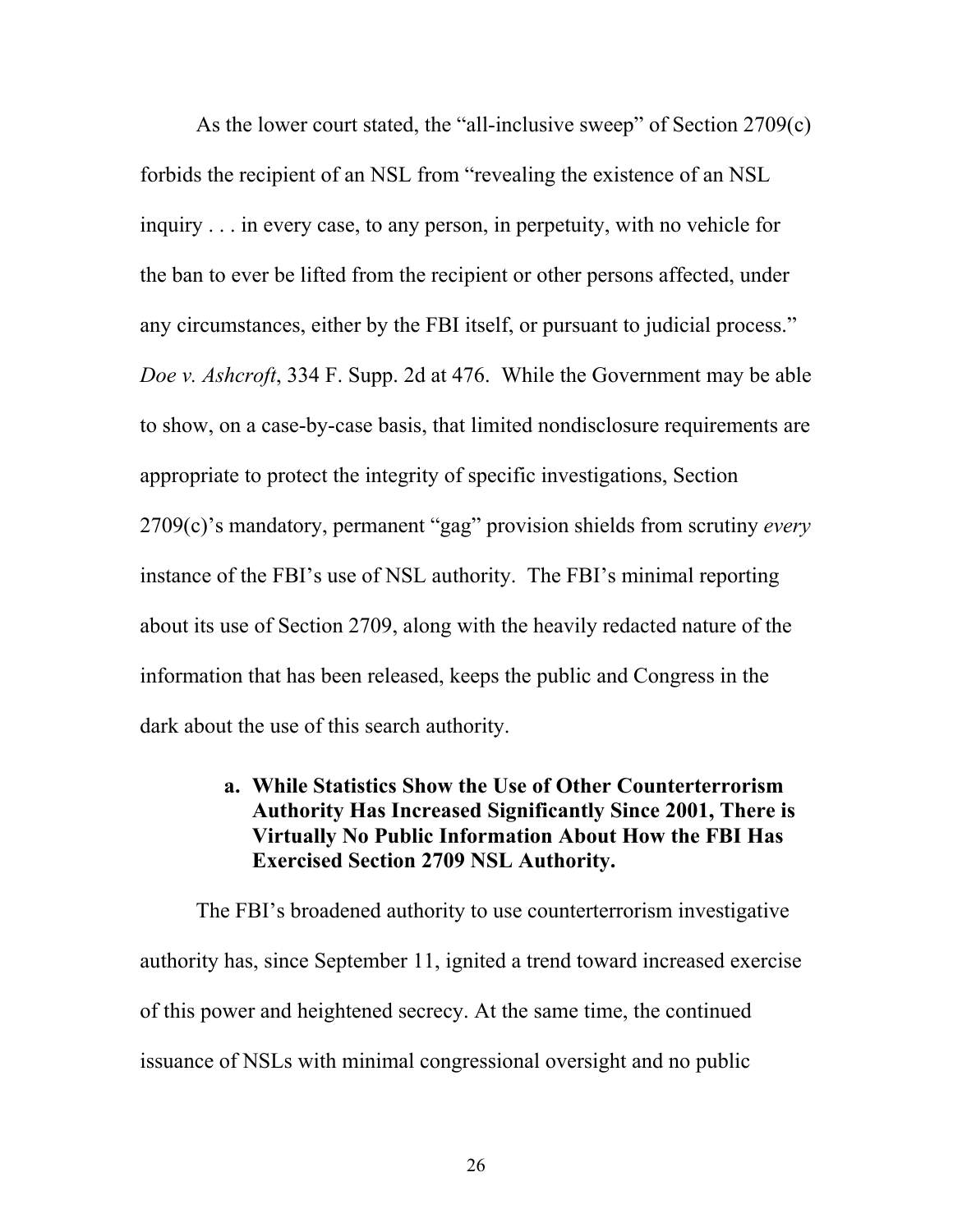disclosure makes this authority exceptional among the FBI's counterterrorism powers.

Due to the minimal public reporting required under the Foreign Intelligence Surveillance Act ("FISA"), we know that in every year since 2001, the FBI has applied for a greater number of orders under FISA.<sup>28</sup> Over the past four years, the number of FISA orders issued yearly has risen more than 75 percent — from 932 in 2001 to 1,228 in 2002, 1,727 in 2003, and 1,758 in 2004. *Id*. 29

While the heightened use of FISA authorities underscores the need for expanded judicial oversight, even the Foreign Intelligence Surveillance Court ("FISC") has had difficulty obtaining accurate and complete information from the FBI about its counterterrorism investigations. In its

 $\overline{a}$ 28 *See* Dep't of Justice, Office of Intelligence Policy Review, FOIA Reading Room Records, Frequently Requested Records, http://www.usdoj.gov/oipr/readingroom/oipr\_records.htm (last visited July 30, 2005), *also available at* Federation of American Scientists, FISA Annual Reports to Congress, http://www.fas.org/irp/agency/doj /fisa/#rept (last visited July 30, 2005).

 $29$  An examination of surveillance orders issued under domestic surveillance laws also reveals an increase since 2001, particularly by federal agencies. *See* Administrative Office of the United States Courts, Wiretap Reports, http://www.uscourts.gov/library/wiretap.html (last visited July 30, 2005). In 2004, federal courts in the United States authorized 730 orders at the federal level, compared with only 486 in 2001. During that four-year period, only one court denied a request for a wiretap order. *Id.*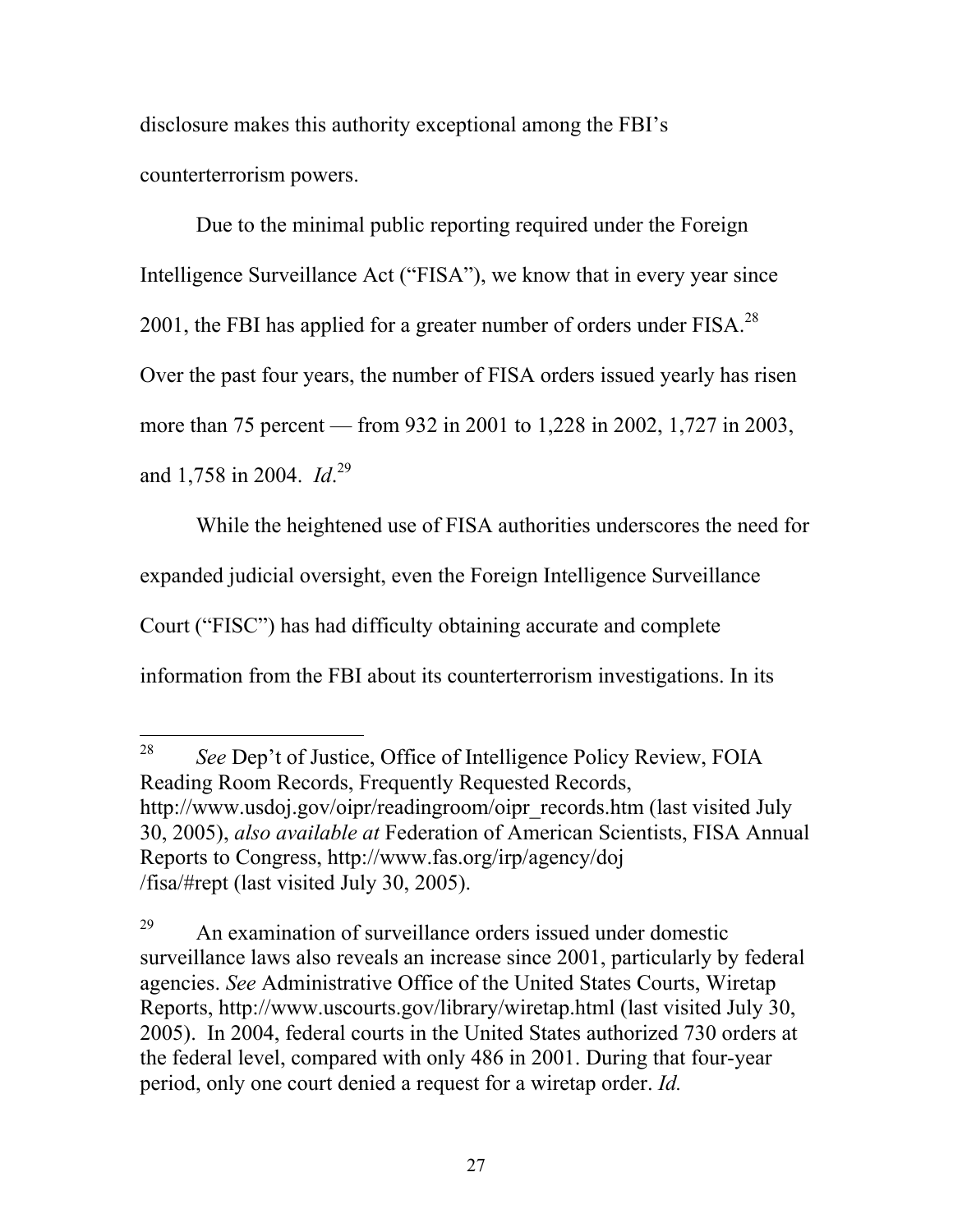only published decision, the FISC disclosed that prior to the September 11, 2001 attacks, the government had misstated and omitted material facts in more than 75 FISA applications to the court related to terrorism investigations. *In re All Matters Submitted to the Foreign Intelligence Surveillance Court*, 218 F. Supp. 2d 611, 620 (FISA Ct. 2002). No court would know if such misstatements or omissions formed the predication for an NSL, since judicial approval is not required for an NSL's issuance. The mandatory gag provision of Section 2709 only exacerbates this lack of review, as the plain language of the statute permanently prohibits disclosure of the NSL's existence to "any person." 18 U.S.C. § 2709(c).

The FBI is not required to publicly disclose any details of its use of NSLs under Section 2709. The Department of Justice has released no information regarding either the number of NSLs issued under that authority or the circumstances of the NSLs' issuances. In response to the 2003 FOIA request by EPIC and the ACLU, the FBI produced a six-page, fully redacted list, originally marked "secret," of NSLs issued for transactional records during the first fifteen months after the USA PATRIOT Act's enactment.<sup>30</sup> The agency withheld from public scrutiny the details and dates of issuance,

<sup>30</sup> 30 FBI, Transactional Records NSLs Since 10/26/01 (Jan 29, 2003). *available at* http://www.epic.org/privacy/terrorism/usapatriot/foia/nsllist.pdf.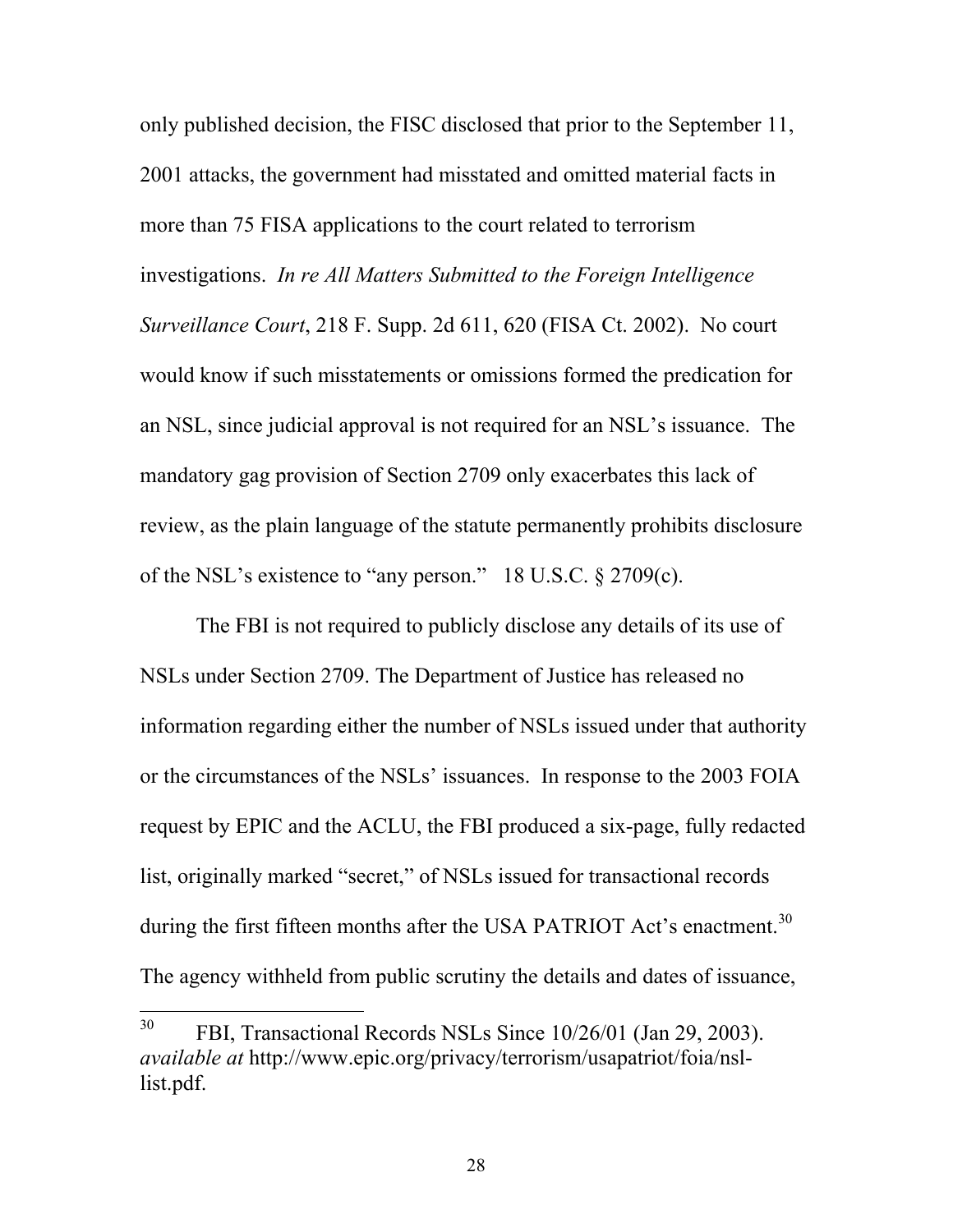as well as the "Grand Total" number of NSLs issued during the period. *Id*. Significantly, this redacted list remains the most illuminating public record of the FBI's use of NSLs.

The dramatic increase in FISA applications shows that the FBI's use of its counterterrorism investigative authority has risen drastically since 2001. It is likely that there has been a concomitant increase in the FBI's use of its NSL authority under Section 2709. A November 21, 2001 memorandum from the FBI National Security Law Unit ("NSLU") Office of General Counsel to FBI field offices, obtained by EPIC and the ACLU in 2003 under the FOIA demonstrated the likelihood that NSLs would be issued with greater frequency than in past years. Despite warnings not to overuse NSL authority, the memorandum instructed field offices that "exceed their capacity to issue NSLs" to "seek assistance [from the NSLU] in handling the overflow."31 This statement indicates the NSLU's anticipation that future use of NSLs, if not widespread when the memorandum was issued in November 2001, was expected to increase substantially. However, the virtually unreviewable nature of this authority makes it impossible to know how extensively § 2709 has been exercised.

 $31$ FBI, Memorandum from Office of the General Counsel, National Security Law Unit, to All Field Offices 9 (Nov. 28, 2001) (hereinafter "FBI Memorandum"), *available at* http://www.epic.org/privacy/ terroism.usapatriot/foia/fbi\_nls\_memo/pdf.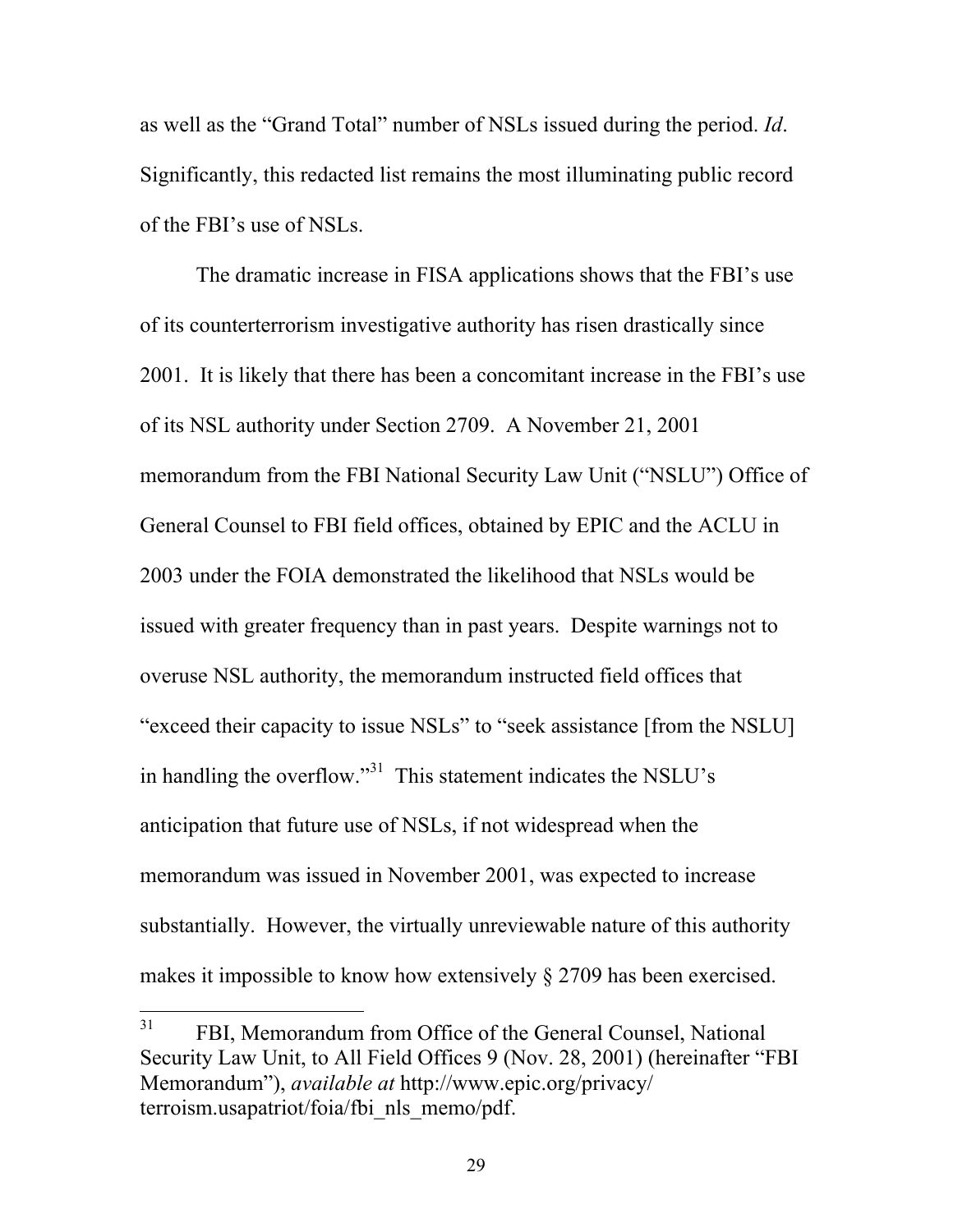## **b. The FBI Reports Minimal Information to Congress About Its Issuance of Section 2709 NSLs.**

The secrecy created by the lack of information about Section 2709 NSLs is exacerbated by an absence of meaningful congressional oversight. The Electronic Communications Privacy Act requires the FBI to report on the use of NSL authority. 18 U.S.C. § 2709(e). Twice a year, the agency director is expected to "fully inform" the House of Representatives Permanent Select Committee on Intelligence, the Senate Select Committee on Intelligence, and the Judiciary Committees of the House of Representatives and Senate "concerning all requests" for information made via NSLs issued pursuant to 18 U.S.C. §2709. *Id*. However, Section  $2709(e)$  does not specify what entails "fully inform[ing]" these subcommittees. The November 2001 FBI Memorandum obtained under the FOIA, reveals that the report is prepared on the basis of very little data:

[E]very model EC [Electronic Communication, identified herein as a "document<sup>[]</sup> . . . approving the NSL and documenting the predication"] requests NSLU to "record the appropriate information needed to fulfill the Congressional reporting requirements for NSLs." NSLU will be able to compile the reporting data provided that the cover EC includes [1] the case file number, [2] the subject's U.S. person status, [3] the type of NSL issued, and [4] the number of phone numbers, e-mail addresses, account numbers, or individual records being requested in the NSL. $^{32}$ 

 $\overline{a}$ 

 $32$  FBI Memorandum at 8.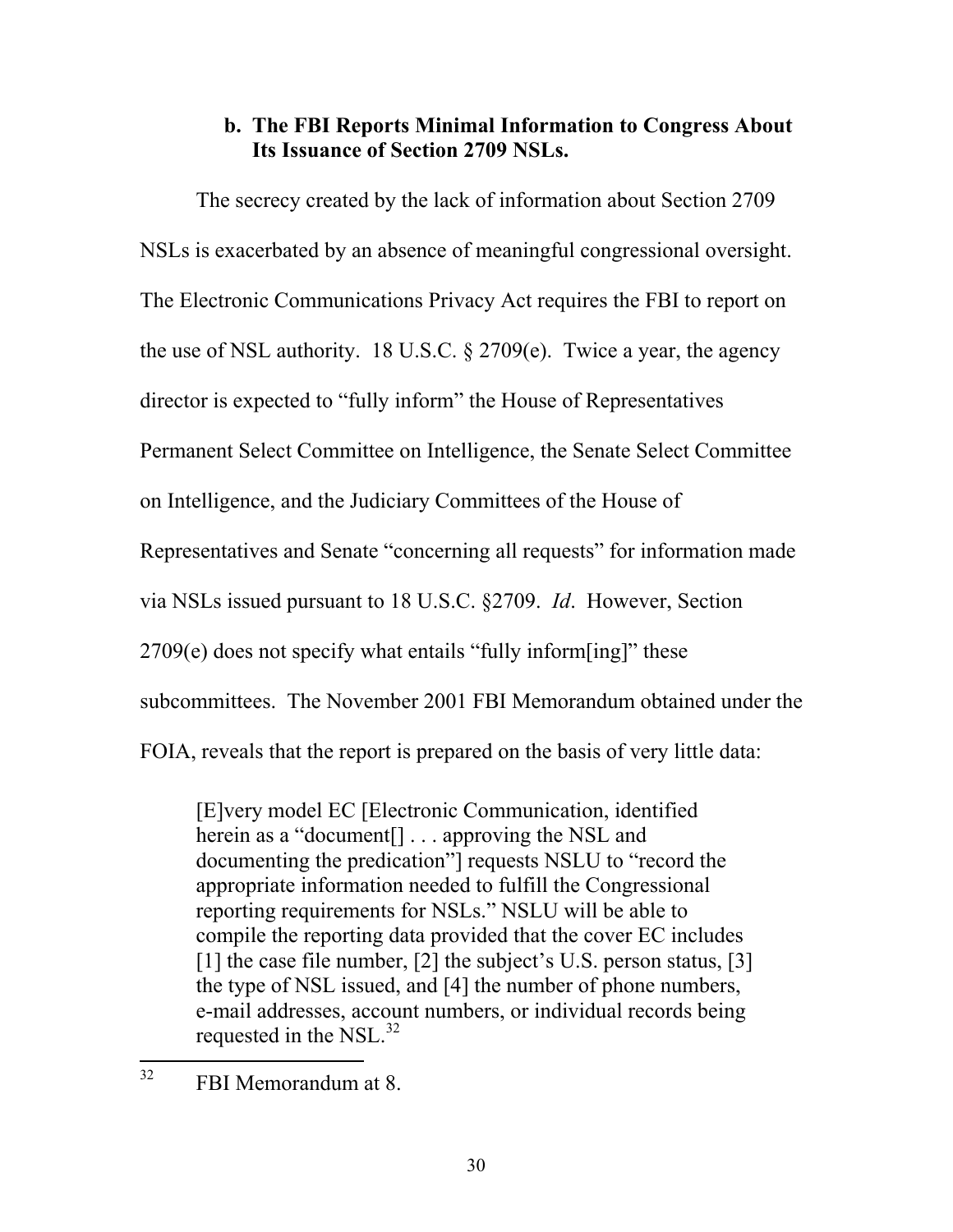Moreover, congressional subcommittees have experienced difficulty obtaining these minimal reports the FBI is required to submit on its use of NSLs. For example, after the House Judiciary Committee recently approved a USA PATRIOT reauthorization bill, minority members said in a dissenting statement, "[t]he Justice Department has never accounted for [NSL] use."<sup>33</sup> Further, during a oversight hearing on the USA PATRIOT Act held by the Senate Select Committee on Intelligence, Senator Ron Wyden declared, "[t]he Department of Justice is required to report to this committee on the use of national security letters by the FBI. We haven't gotten the report for 2004. We haven't gotten it. So that makes it hard for us to do oversight.] $1^{34}$ The government's failure to report even the most basic information about issuance of NSLs frustrates Congress' ability to oversee the FBI's use of Section 2709 authority.

<sup>33</sup> 33 *USA PATRIOT and Terrorism Prevention Reauthorization Act of 2005, Report of the Committee on the Judiciary, House of Representatives, to Accompany H.R. 3199 Together with Dissenting Views*, H.R. Rep. No. 109-174, at 465 (July 18, 2005), http://judiciary.house.gov/media/pdfs/109- 174p1.pdf.

<sup>34</sup> *U.S. Senate Select Committee on Intelligence Holds a Hearing on the USA PATRIOT Act: Hearing Before the Senate Select Comm. on Intelligence*, 109th Cong. (Lexis Apr. 27, 2005) (comment of Sen. Wyden).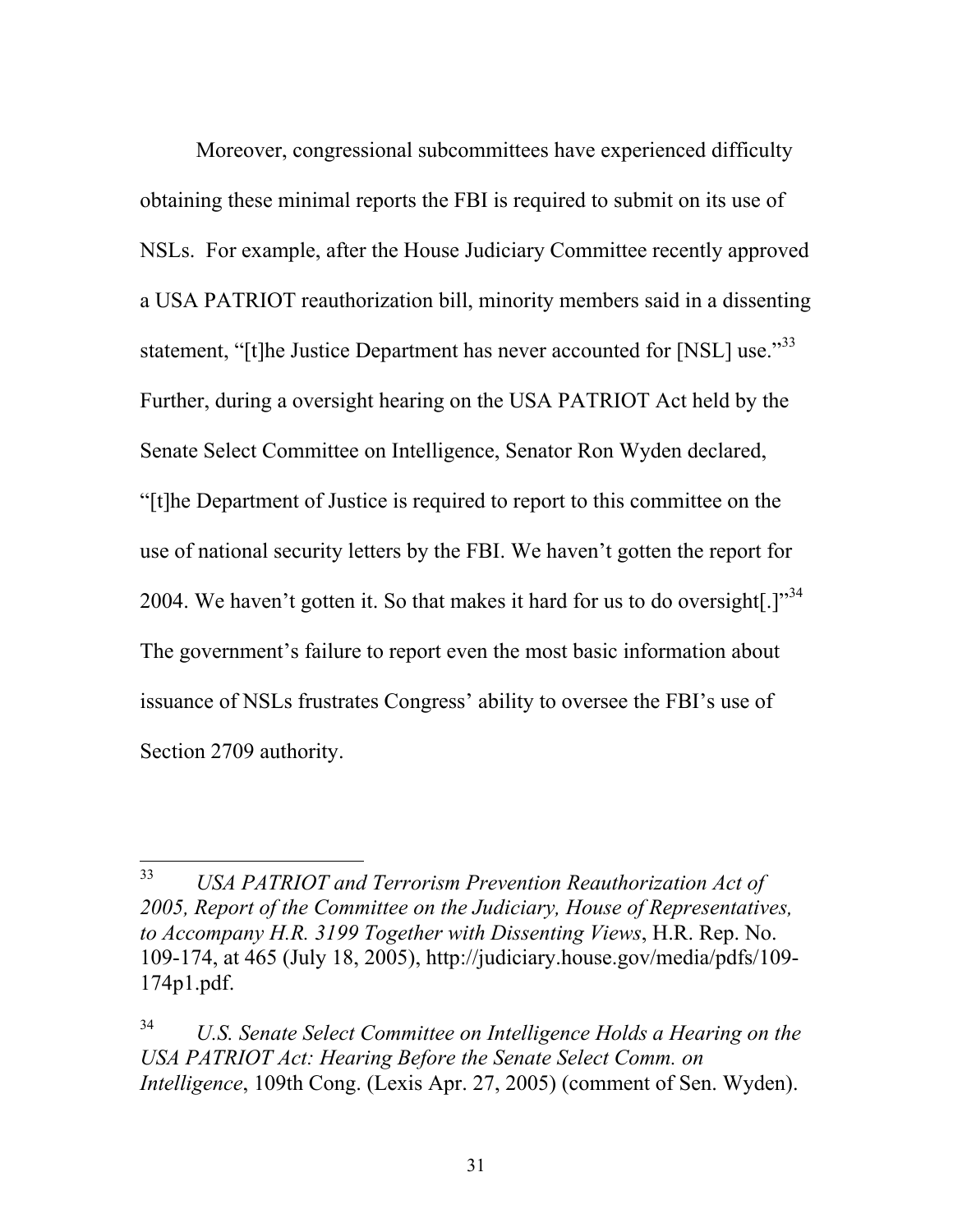Such secrecy allows the FBI tremendous discretion to issue Section 2709 NSLs. This discretion, in turn, undermines the central goal of law enforcement accountability necessary in a constitutional democracy. Amici thus urge the Court to consider the unreviewable nature of the FBI's use of Section 2709 in determining whether Section 2709(c)'s unconditional and permanent bar on disclosure can survive First Amendment scrutiny.

## **CONCLUSION**

For the foregoing reasons and the reasons set forth in Plaintiffs

/Appellees Brief, the Court should uphold the ruling of the District Court.

 $\mathcal{L}_\text{max}$  and  $\mathcal{L}_\text{max}$  and  $\mathcal{L}_\text{max}$  and  $\mathcal{L}_\text{max}$  and  $\mathcal{L}_\text{max}$  and  $\mathcal{L}_\text{max}$ 

DATED: August 2, 2005 Respectfully submitted,

 Meredith Fuchs National Security Archive George Washington University Gelman Suite 701 2130 H Street, NW Washington, D.C. 20016 (202) 994-7000

 Marc Rotenberg Marcia Hofmann Electronic Privacy Information Center 1718 Connecticut Ave. NW Suite 200 Washington, DC 20009 (202) 428-1140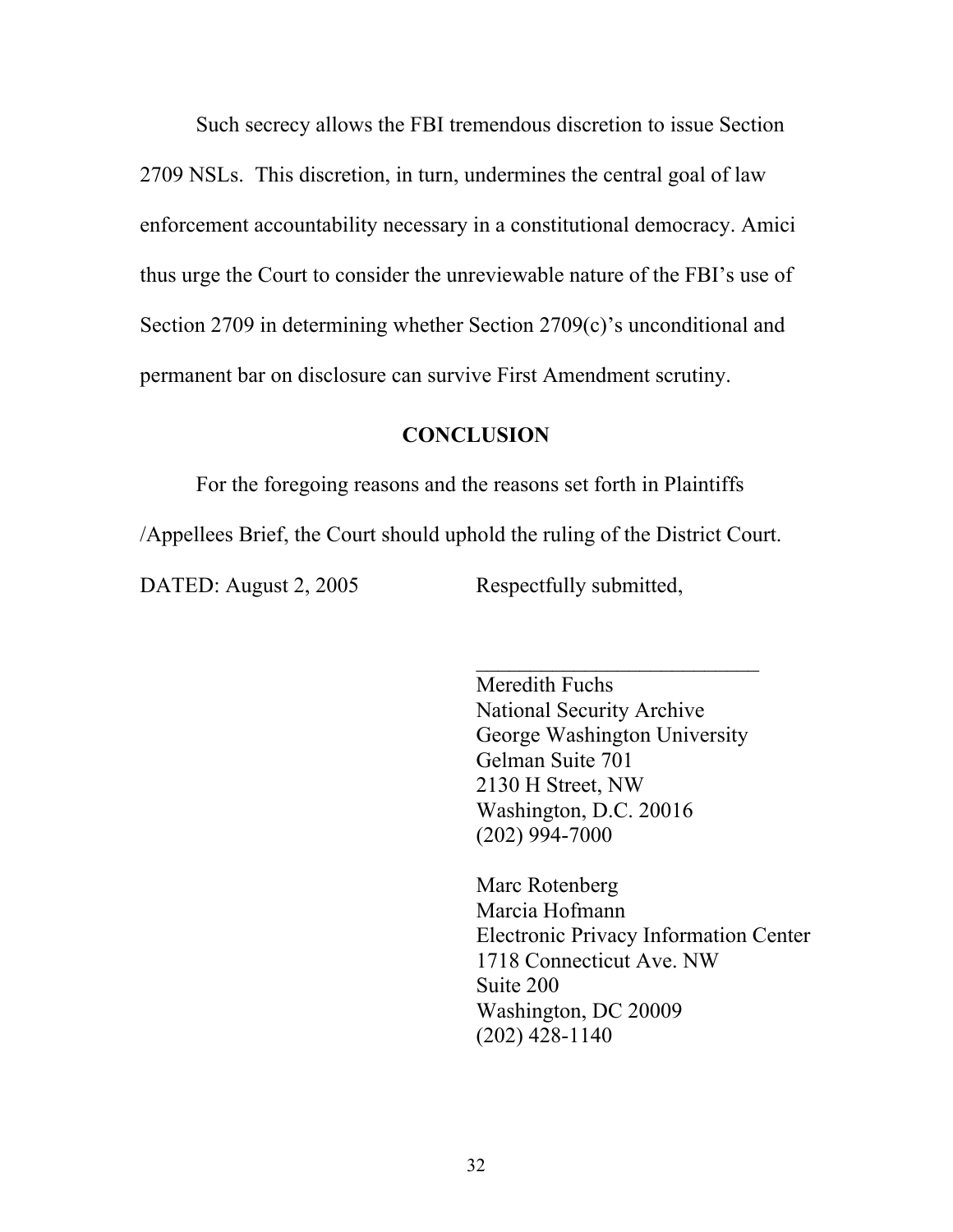## **CERTIFICATE OF COMPLIANCE**

- 1. This brief complies with the type-volume limitation of Fed. R. App. P. 32(a)(7)(B) because it contains 6,983 words, excluding the parts of the brief exempted by Fed. R. App. P.  $32(a)(7)(B)(iii)$ .
- 2. This brief complies with the typeface requirements of Fed. R. App. P.  $32(a)(5)$  and the type style requirements of Fed. R. App. P.  $32(a)(6)$ because it has been prepared in a proportionally spaced typeface using Microsoft Word in 14-point Times New Roman.

Meredith Fuchs *Counsel for Amicus Curiae*  August 2, 2005

 $\mathcal{L}_\text{max}$  , where  $\mathcal{L}_\text{max}$